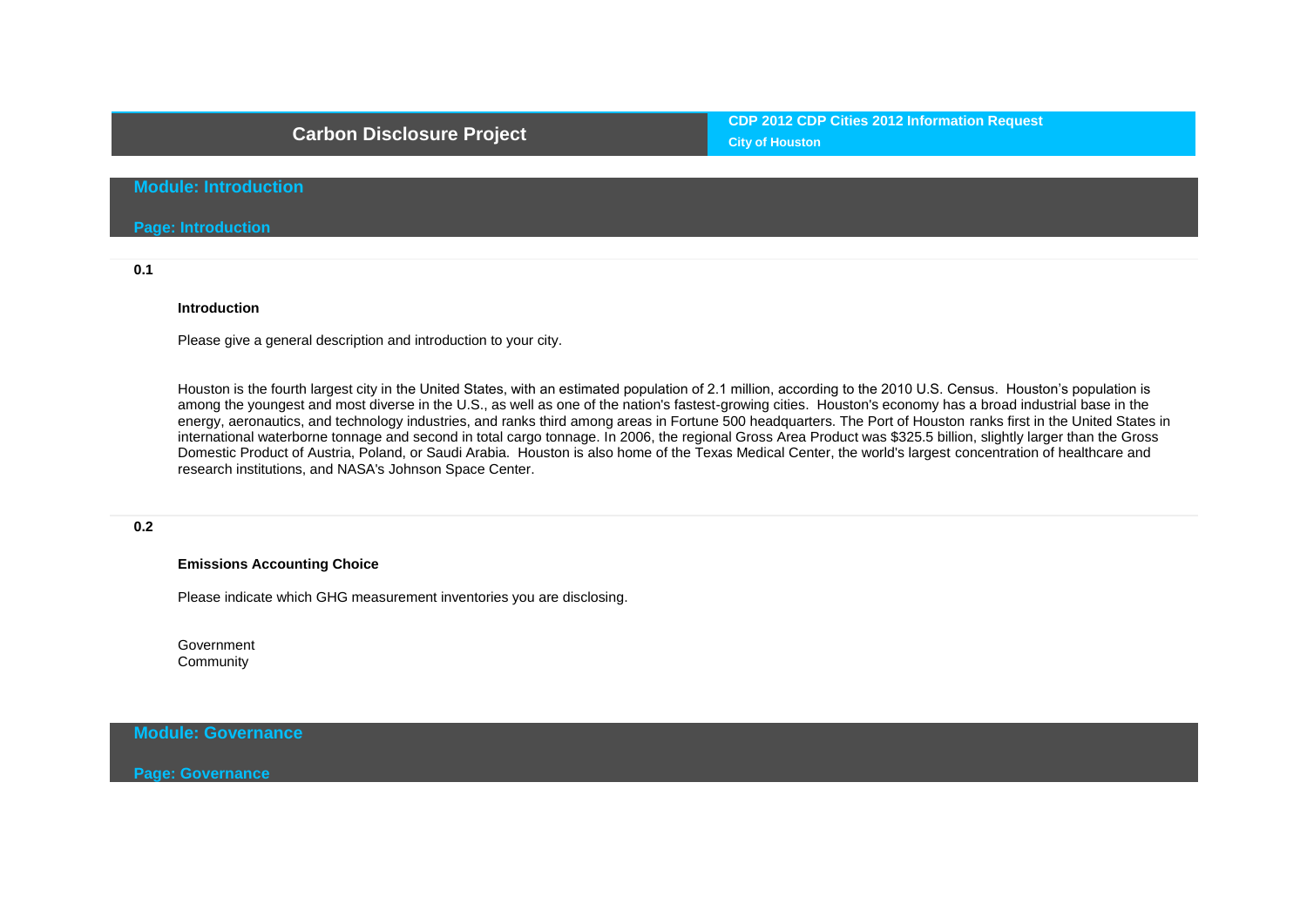### **Please describe the process by which the city reviews its progress and manages overall responsibility for climate change**

When the inventory was conducted under the previous administration, the Mayor's Office of Environmental Planning measured, monitored, and managed climaterelated programs and oversaw reporting for these initiatives. The Multi-Pollutant Emissions Reduction Plan (MERP) from August 2008 calculated GHG emissions for local government operations using 2005 data and outlined a plan to reduce emissions in the city by 2010. Data was gathered from the local utility, city contractors, and other city departments. An update to the MERP was released in December 2009 to document measures that had been completed, were ongoing, or would be completed at a certain future date.

Under the current administration, the Mayor's Office of Sustainability oversees the progress of environmental initiatives and manages climate-related reporting for the city. An updated GHG inventory will be conducted in 2012 using 2010 data. A similar approach for gathering information and involving key stakeholders to collect data will be followed when conducting the new GHG inventory.

**1.1**

**Do you provide incentives for individual (or departmental) management of climate change issues, including the attainment of GHG reduction targets?**

No

**1.1a**

**Please complete the table.**

| Who is entitled to benefit from these incentives? | The type of incentives | Comment |
|---------------------------------------------------|------------------------|---------|
|                                                   |                        |         |

**Module: Risks**

**Page: Physical Risks**

**1.0**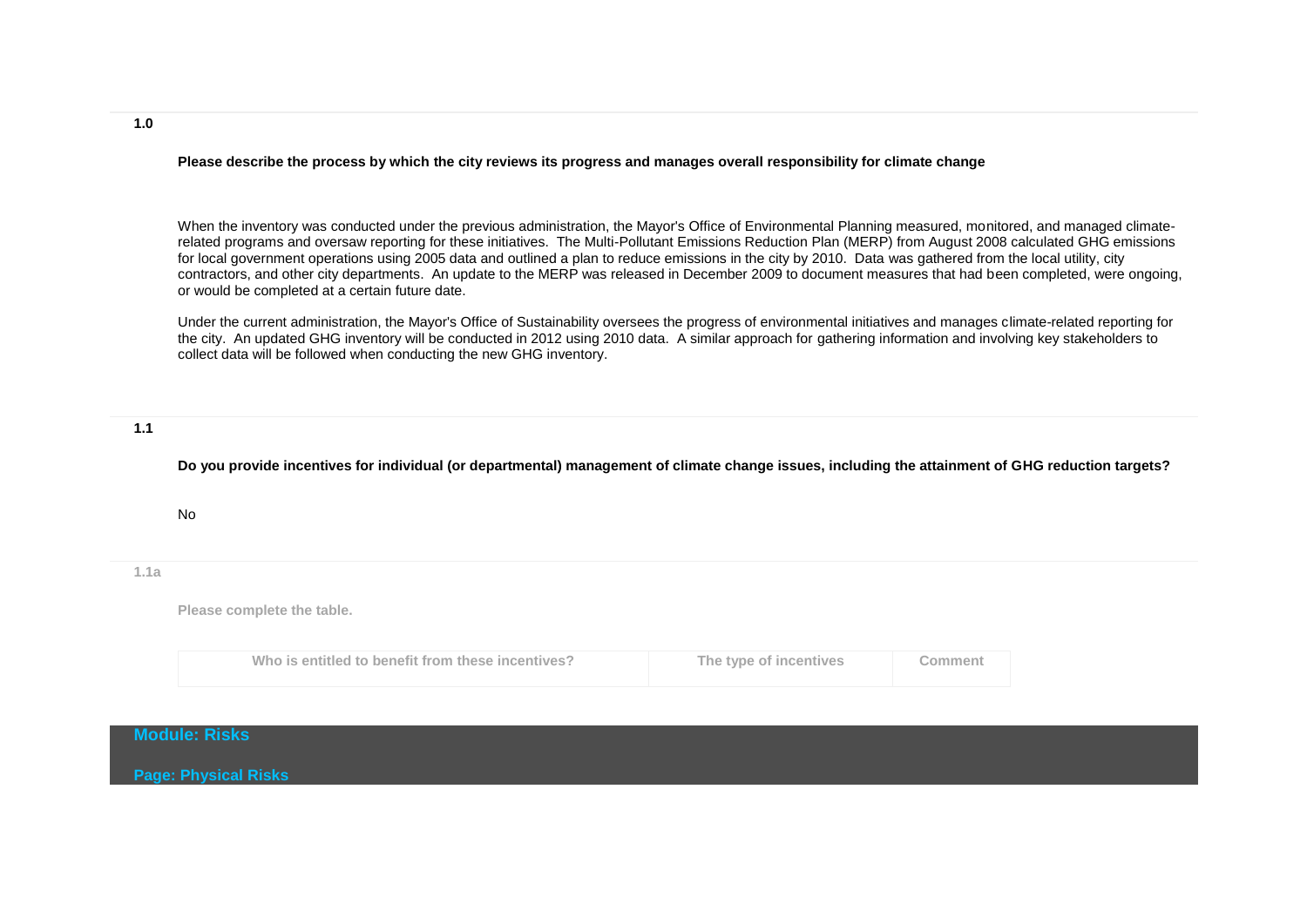**Do current and/or anticipated effects of climate change present significant physical risks to your city?**

Yes

**2.0a**

**Please list and describe the effects of climate change which you expect to experience in your city, together with anticipated timescales.**

| <b>Effects of</b><br>climate change   | Level of<br>risk | Anticipated<br>timescale in<br>years | Comment (please comment with particular reference to the impact on the following sectors:<br>Buildings, Water, Waste, Transport, Energy, Communications / Telecommunications, Human<br>Health, Other)                                                              |
|---------------------------------------|------------------|--------------------------------------|--------------------------------------------------------------------------------------------------------------------------------------------------------------------------------------------------------------------------------------------------------------------|
| Hotter summers                        | Serious          | Current                              | Hotter summers increase energy use in buildings, contribute to higher ozone levels, can be potential<br>causes for brownouts which can lead to increased levels of PM 2.5 and PM 10, and can lead to heat-<br>related illnesses/death.                             |
| More frequent<br>heatwaves            | Serious          | Current                              | More frequent heatwaves increase energy use in buildings, contribute to higher ozone levels, and can lead<br>to heat-related illnesses/death.                                                                                                                      |
| Increased urban<br>heat island effect | Serious          | Current                              | Increased urban heat island effect increases energy use in buildings, does not provide relief for people and<br>animals in the evening, contributes to air pollution, and can lead to heat-related illnesses/death.                                                |
| More frequent<br>droughts             | Serious          | Current                              | More frequent droughts deplete water resources for people and wildlife and cause infrastructure problems.<br>It also leads to drought-stressed trees and vegetation which reduces the urban forest that would normally<br>provide cooling and improve air quality. |
| Increased risk of<br>storm surges     | Serious          | Short-term                           | Increased risk of storm surges cause flooding, property damage, and power outages. It also interferes<br>with communications/telecommunication, destroys habitats and vegetation, and can be adversely affect<br>human health.                                     |

**2.0b**

**Please explain why the anticipated physical effects of climate change present no significant risk to your city.** 

**2.0**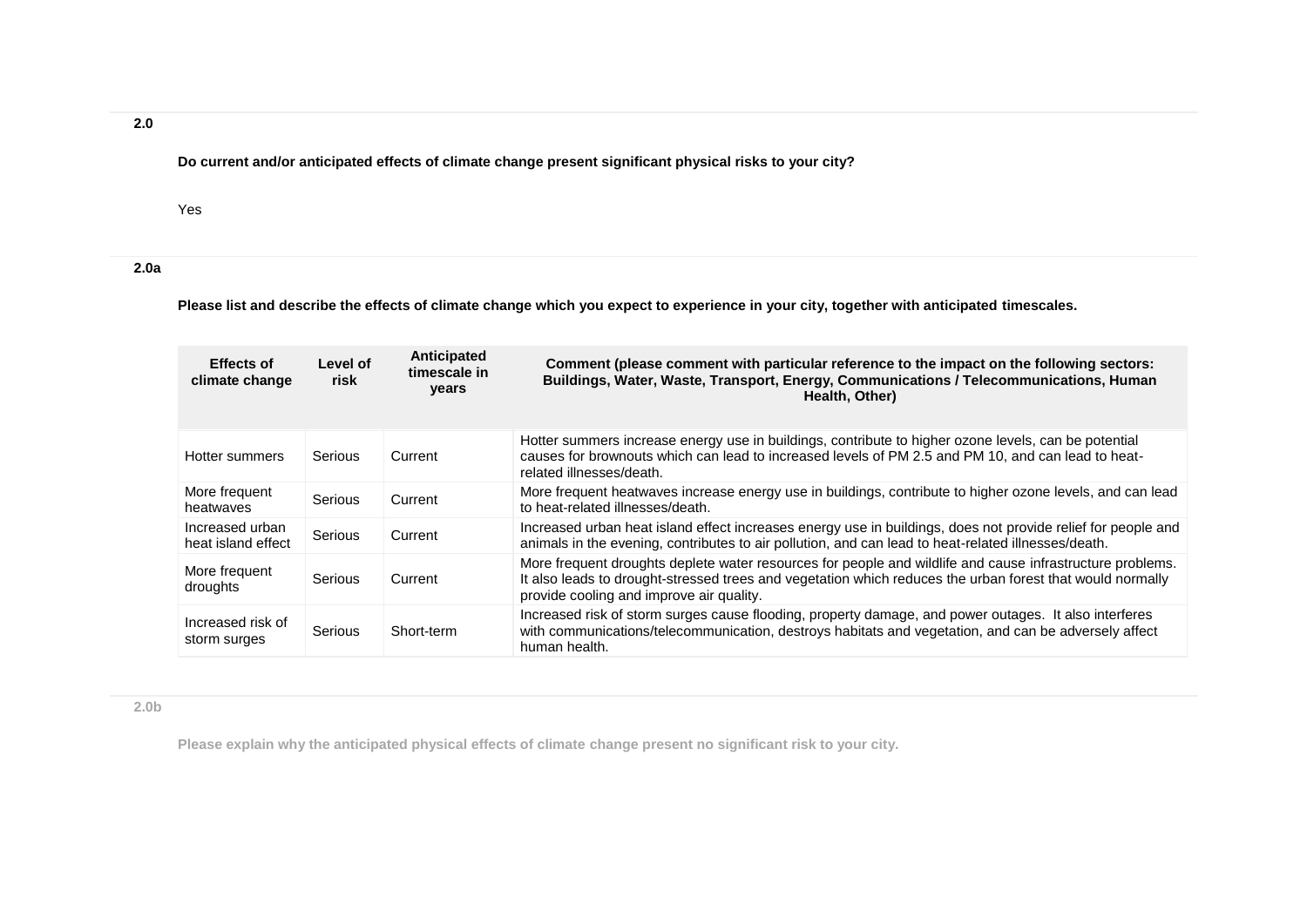### **Please describe any compounding factors that may worsen the physical effects of climate change in your city.**

As the City of Houston experiences more extreme weather events, this will likely change the landscape of many of our open spaces. The most recent example is the loss of millions of trees in the Houston area due to the worst drought in the City's history in 2011. An article published in the Houston Chronicle listed the compounding factors of losing so many of the City's urban trees (http://www.chron.com/news/houston-texas/article/Millions-of-trees-likely-to-die-due-to-drought-2153585.php). Some consequences include increased ground-level ozone and carbon dioxide release from dying trees, insect outbreaks on drought-stressed trees, reduced capacity to cool the air, increased urban heat island areas, loss of habitat and food for wildlife, loss of tourism due to the loss of wildlife habitat.

### **2.2**

**Do you consider that the physical impacts of climate change could threaten the ability of businesses to operate successfully in your city?**

Yes

### **2.2a**

### **Please explain the reasoning behind your response.**

The physical impacts behind extreme weather vary greatly in Houston. The most devastating consequences often result from tropical hurricanes, storm surges, and flooding. As seen with Tropical Storm Allison, the region had 22 fatalities, 95,000 damaged automobiles and trucks, 73,000 damaged residences, 30,000 stranded residents in shelters, and over \$5 billion in property damage.

Hurricane Ike damaged or destroyed over 200,000 homes in the Houston-Galveston region, washed away roads, and rendered drinking water, waste water and electrical utilities inoperable. Power outages reached an estimated 2.8 to 4.5 million customers, shutting down some office operations for weeks. Thousands of businesses suffered physical damage, economic distress, displaced workforce, reduced customer base and extended periods of business interruption. Damage estimates top \$15 billion statewide.

**2.1**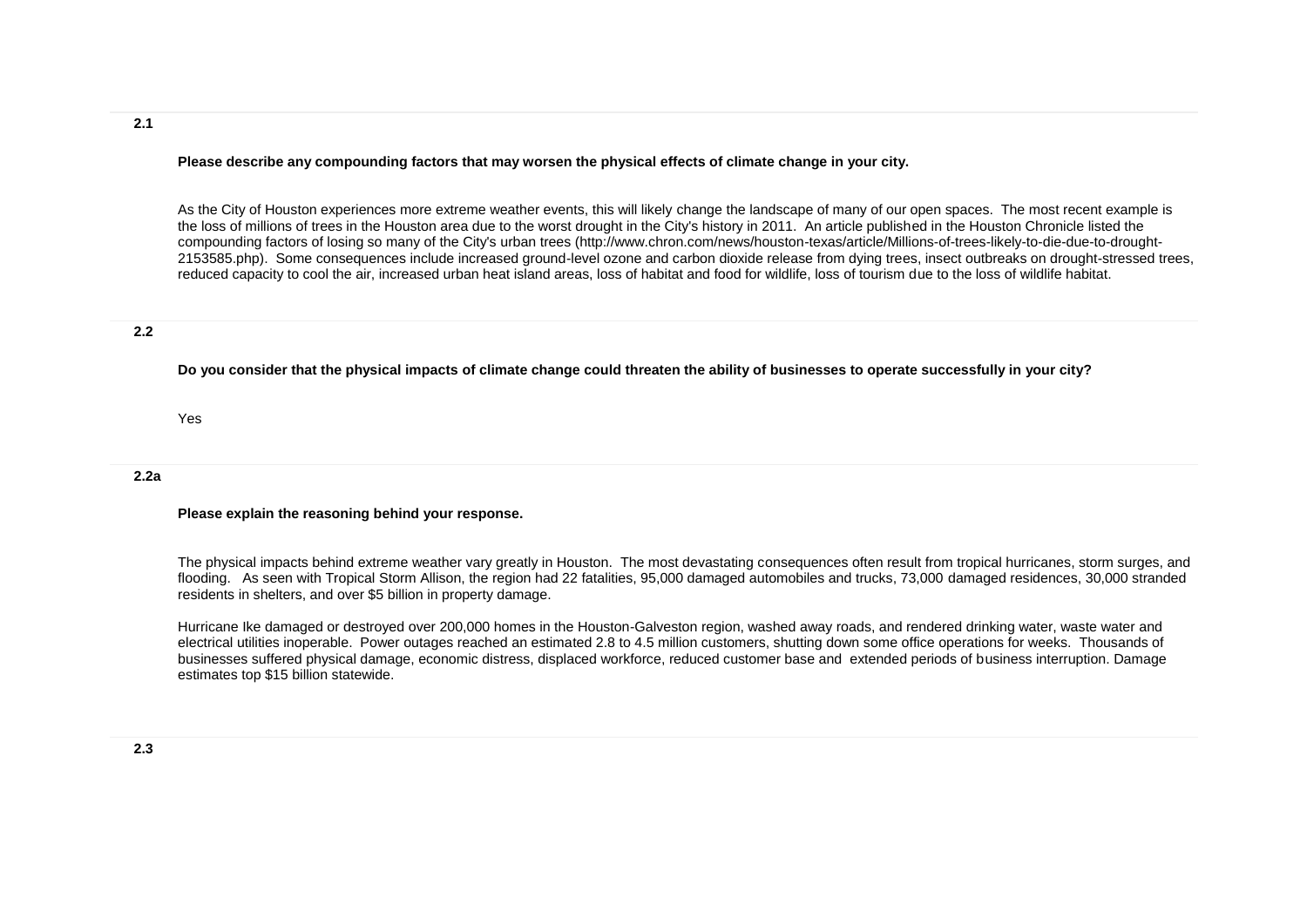**Please describe the process or methodology you used to evaluate the physical risks to your city.**

No methodology used currently. Economic times preclude staffing this or contracting it out for a study.

### **Page: Regulatory, Social and Other Risks**

## **2.4**

**Does your city face any regulatory, social, or other risks that you wish to detail? If so, please use the text box provided.**

With longer heat events, at-risk populations that have limited access to cooling centers or do not have air-conditioning units within their place of residence are more susceptible to facing heat-related illnesses or death. In addition, loss of power after extreme weather events, such as hurricanes, can mean higher incidence of crime (e.g. looting and theft), as seen in the aftermath of Hurricane Ike.

# **Module: Opportunities**

#### **Page: Opportunities**

#### **3.0**

**Does climate change present any economic opportunities for your city?**

Yes

### **3.0a**

**Please indicate the opportunities and describe how the city is positioning itself to take advantage of them.**

**Economic Opportunity Describe how the city is maximizing this opportunity**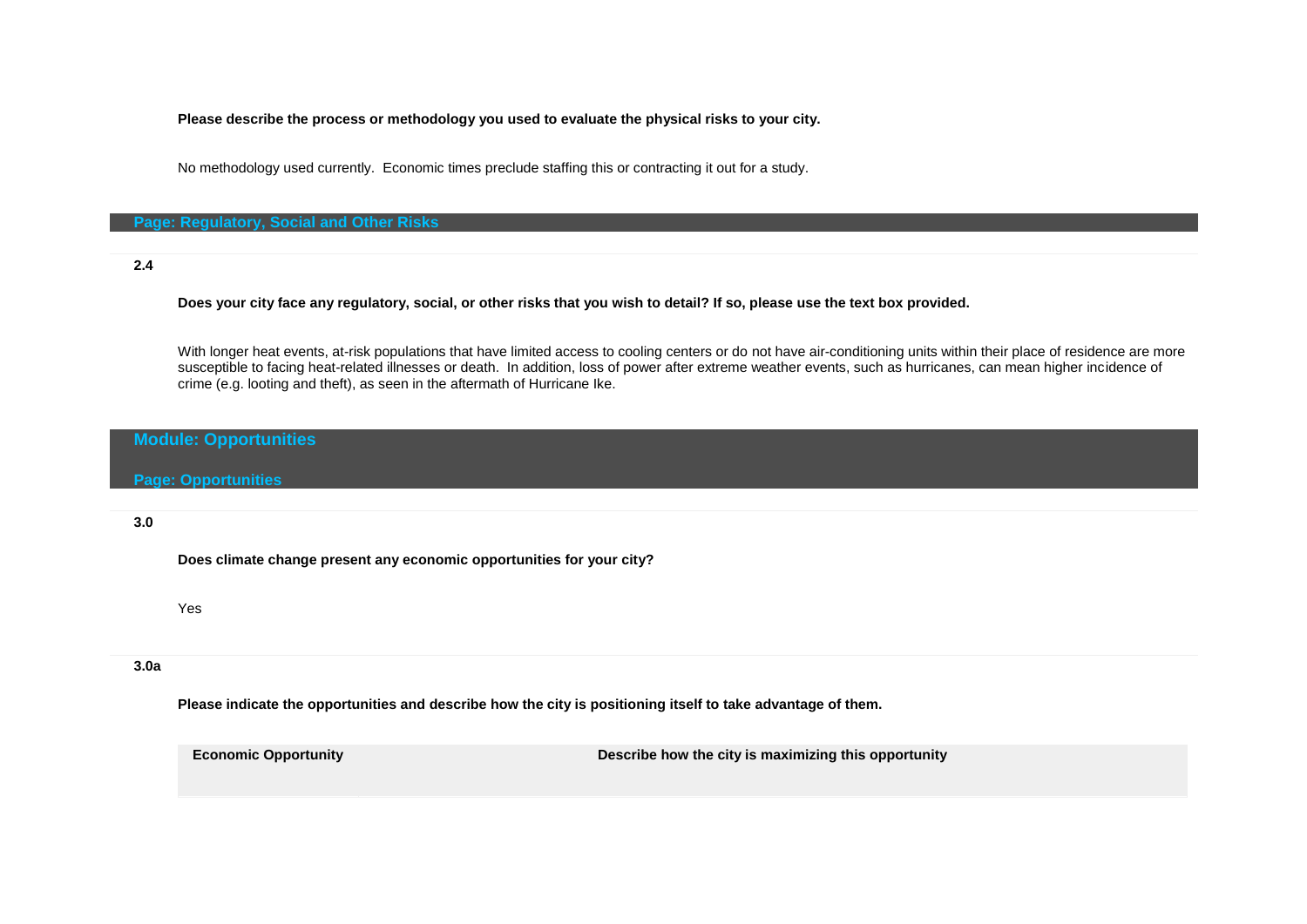| <b>Economic Opportunity</b>                                    | Describe how the city is maximizing this opportunity                                                                                                                                                                                                                                                                                                                                                                                                                                                                                                                                                                                                                       |
|----------------------------------------------------------------|----------------------------------------------------------------------------------------------------------------------------------------------------------------------------------------------------------------------------------------------------------------------------------------------------------------------------------------------------------------------------------------------------------------------------------------------------------------------------------------------------------------------------------------------------------------------------------------------------------------------------------------------------------------------------|
| Development of new<br>business industries (e.g.<br>clean tech) | Houston is often regarded as a hub for the world's leading energy companies, but it is also gaining momentum on growing a clean<br>energy job market. According to Clean Edge, Inc., Houston jumped from 15th to 8th for Top Cities for Clean Tech jobs in 2009.<br>Also, more than 13.5 percent of the nation's total biodiesel production capacity resides in the Houston region. The National<br>Biodiesel Board reports that the Gulf Coast region is home to both the nation's largest and 3rd largest biodiesel plants. From<br>bioenergy companies to biotechnology firms, the city encourages and welcomes new economic development in the clean energy<br>sector. |
| Green jobs                                                     | According to the U.S. Conference of Mayors, Houston ranked 3rd in the nation for current and potential green jobs. The report<br>identified 21,250 green jobs in the Houston metro area during 2006, with an expected new green job growth of 168,136 through<br>2038.                                                                                                                                                                                                                                                                                                                                                                                                     |

## **3.0b**

**Why not?**

## **3.1**

**Please describe any other opportunities (e.g. social or physical) that climate change presents for your city.**

With a warmer winter season, possible opportunities include longer growing season for regional farmers and increased outdoor activity/enjoyment of public spaces.

# **Module: Emissions - Local Government Operations**

**Page: Local Government - Methodology**

## **LGO1.0**

**Please state the dates of the accounting year or 12-month period for which you are reporting a GHG measurement inventory for your local government operations.**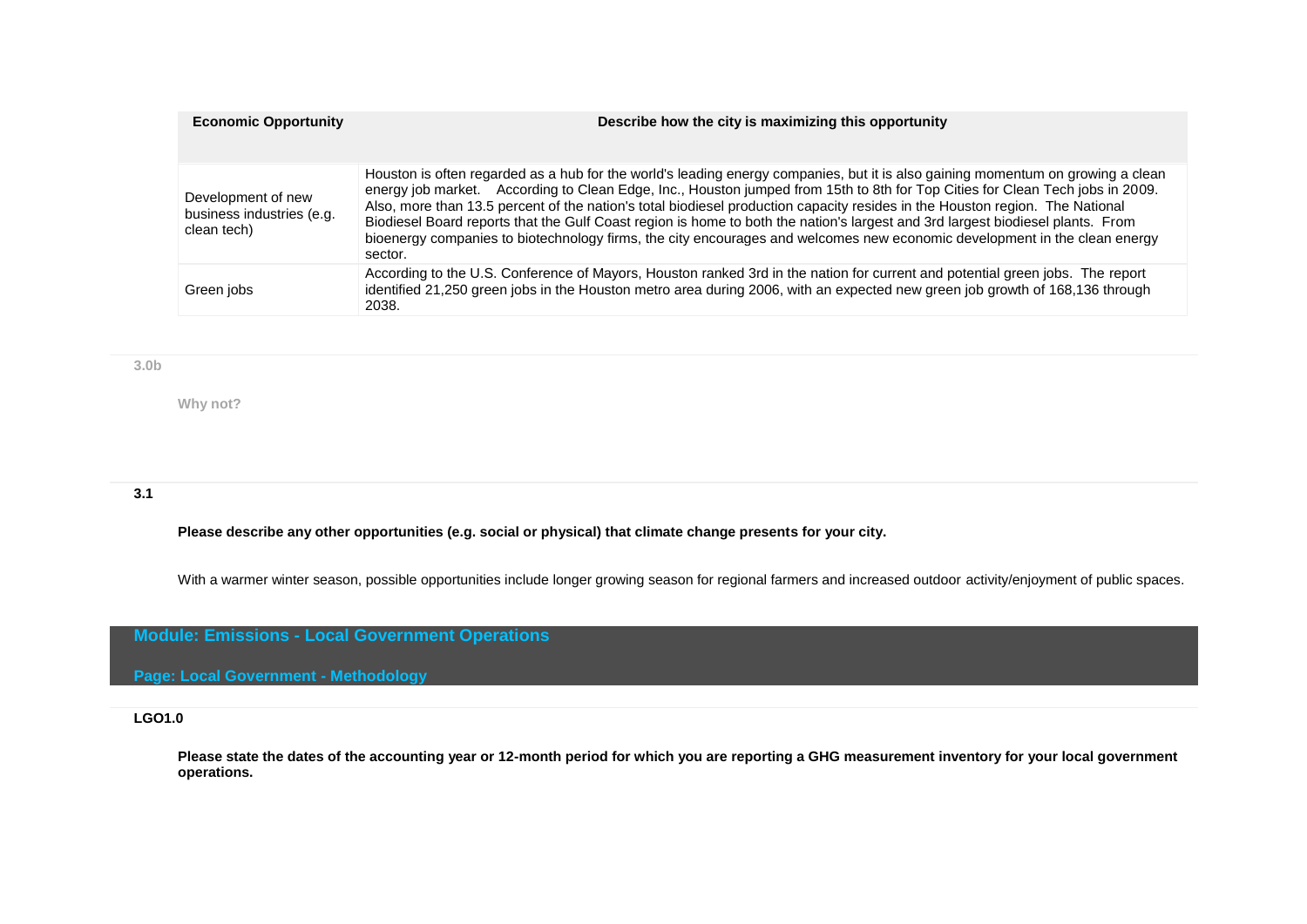Sat 01 Jan 2005 - Sat 31 Dec 2005

## **LGO1.1**

**Please indicate the category that best describes the boundary of your municipal GHG emissions inventory.**

Companies, entities or departments over which operational control is exercised

## **LGO1.2**

## **Please indicate which of the following major sources of emissions are included in your GHG emissions inventory.**

| <b>Source of emissions</b>                | <b>Status</b>  |
|-------------------------------------------|----------------|
| Airport(s)                                | Included       |
| <b>Buildings</b>                          | Included       |
| <b>Buses</b>                              | Not applicable |
| Electricity generation                    | Not applicable |
| Electricity transmission and distribution | Not applicable |
| Employee commuting                        | Not Included   |
| Incineration of waste                     | Not applicable |
| Landfills                                 | Not applicable |
| Local trains                              | Not applicable |
| Maritime port                             | Not applicable |
| Municipal vehicle fleet                   | Included       |
| Regional trains                           | Not applicable |
| Roads / highways                          | Not applicable |
| Street lighting and traffic signals       | Included       |
| Subway / underground                      | Not applicable |
| Thermal energy                            | Not applicable |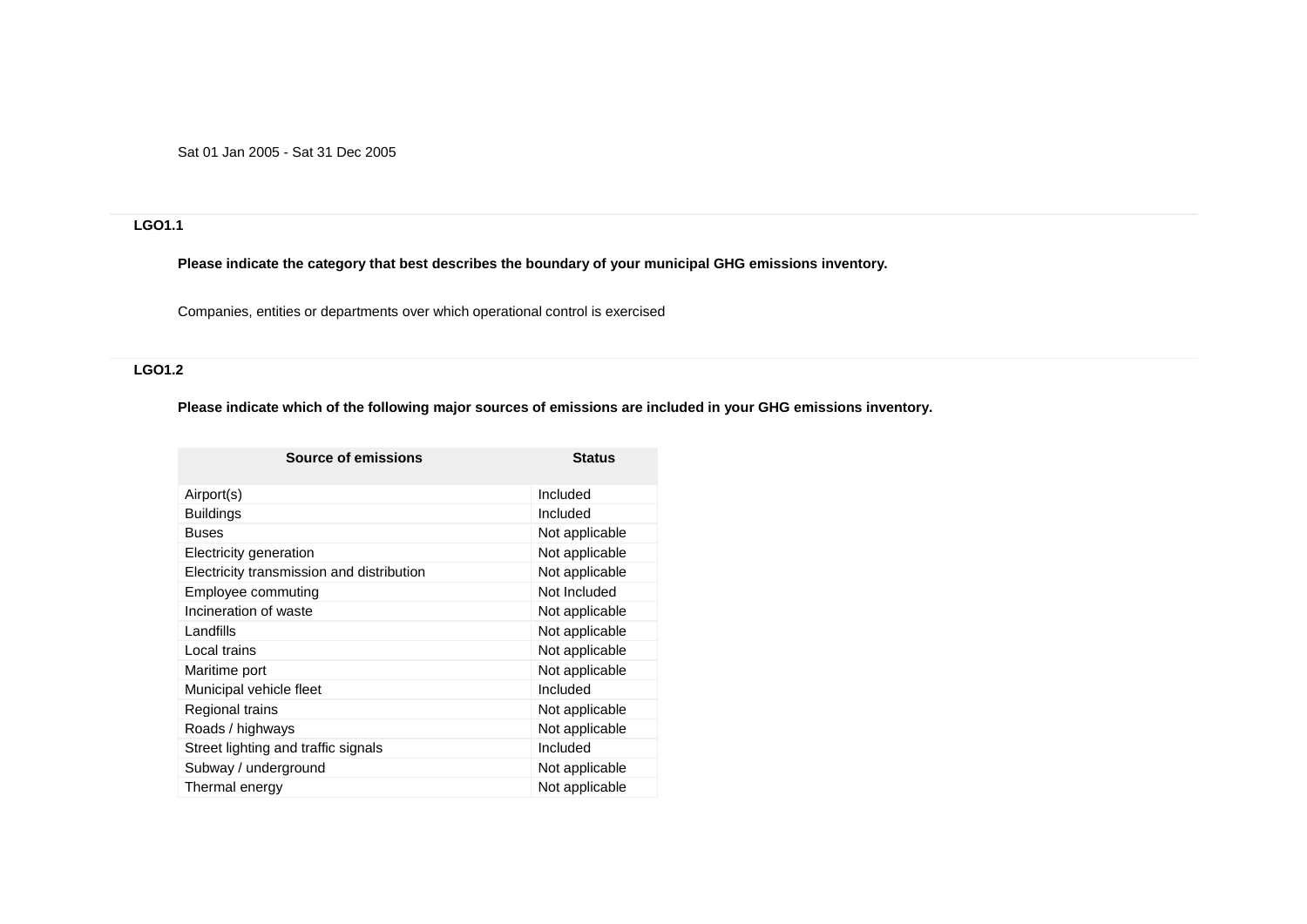| Source of emissions  | <b>Status</b> |
|----------------------|---------------|
| Waste collection     | Included      |
| Wastewater treatment | Included      |
| Water supply         | Included      |

## **LGO1.3**

**Please give the name of the primary protocol, standard or methodology you have used to calculate GHG emissions.**

Local Government Operations Protocol (ICLEI/The Climate Registry/California Climate Action Registry/California Air Resources Board)

## **LGO1.3a**

**Please explain your methodology, including protocols used and methods of calculation.**

The Local Government Operations Protocol (LGOP) has been widely used for other municipal GHG emissions inventories in the U.S. and was the most applicable for our reporting. Only this methodology was used.

### **Page: Local Government - Energy Data**

## **LGO1.4**

**Please give the total amount of fuel (in energy units) that your local government has consumed this year.**

| Fuel           | Amount | <b>Energy units</b> |
|----------------|--------|---------------------|
| Gas/Diesel oil | 413000 | MWh                 |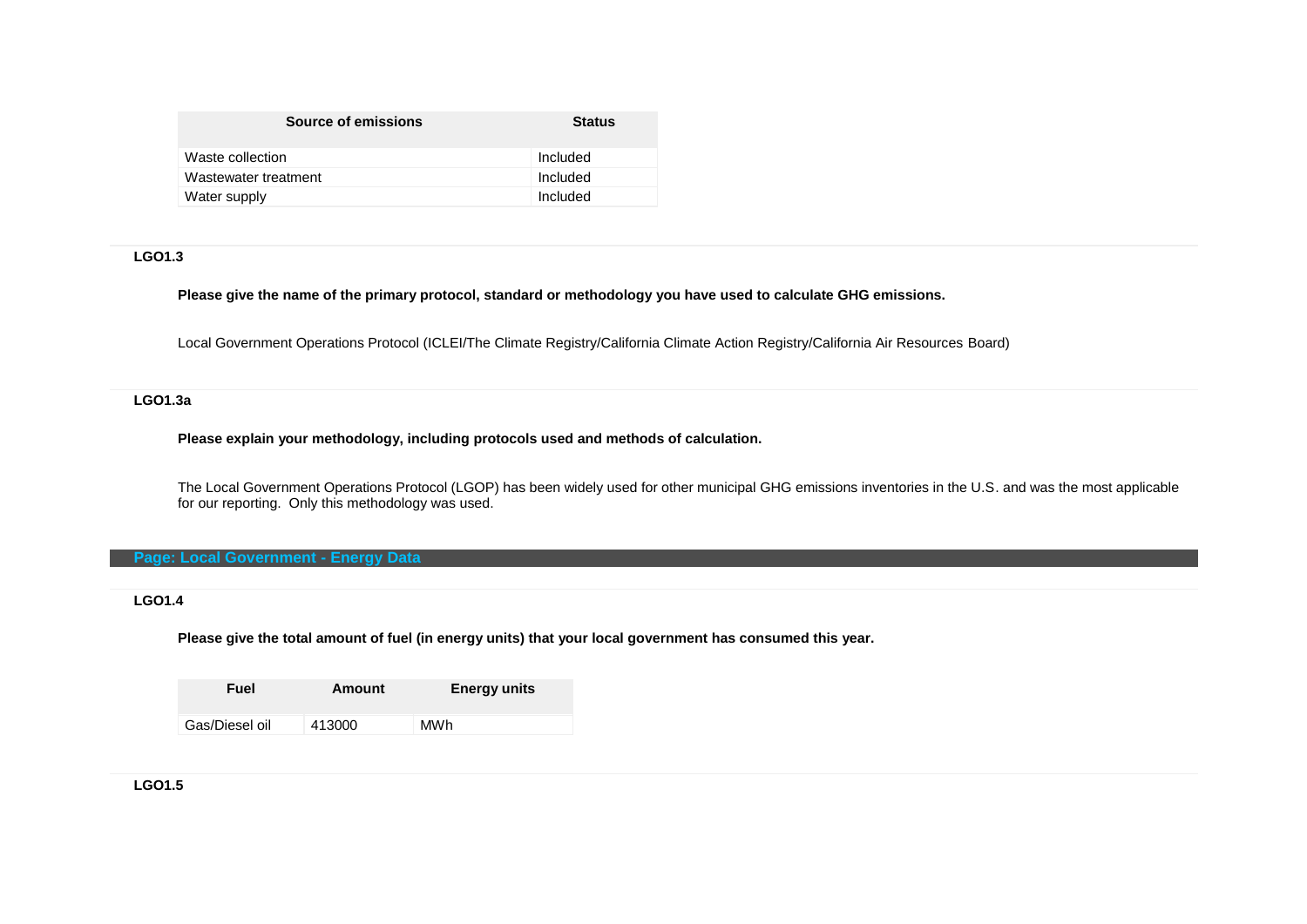**How much electricity, heat, steam, and cooling (in energy units) has your local government purchased for its own consumption during the reporting year?**

| <b>Type</b> | Amount     | <b>Energy units</b> |
|-------------|------------|---------------------|
| Electricity | 1200000000 | kWh                 |

## **Page: Local Government - GHG Emissions Data**

# **LGO1.6**

**Please provide total GHG emissions for your local government's operations, in metric tonnes CO2e.**

1786109

# **LGO1.7**

**If applicable, please provide the following GHG emissions.**

|       | Total Scope 1 activity in metric tonnes CO2e emitted |        | Total Scope 2 activity in metric tonnes CO2e emitted |
|-------|------------------------------------------------------|--------|------------------------------------------------------|
| 80306 |                                                      | 928973 |                                                      |

## **LGO1.8**

**Do you measure Scope 3 emissions?**

Yes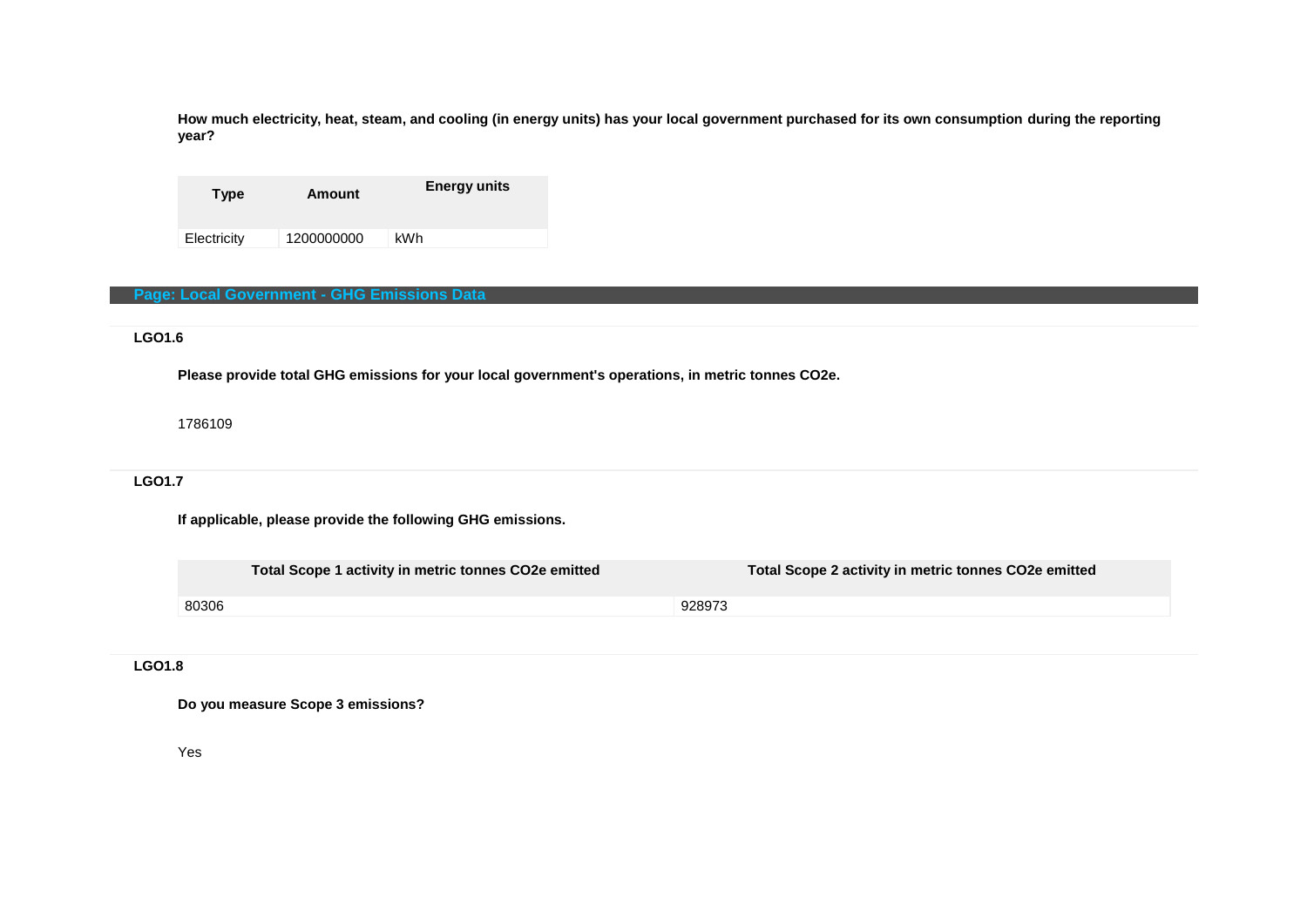### **LGO1.9**

**Please provide more detail about how you measure Scope 3 emissions, including total Scope 3 emissions in metric tonnes CO2e. If you do not measure Scope 3 emissions, please explain why not and detail your plans to do so in the future, if any.**

Scope 3: 776830 metric tonnes CO2e

Scope 3 emissions in the 2005 GHG inventory accounted for city-generated waste and waste from residents that was collected by the city. The emissions were determined by the character and volume of the waste that was deposited into landfills, which are not city-owned. The EPA and the California Integrated Waste Management Board's standardized categories were used for waste characterization and to calculate emissions. Categories include food/sludge, plant/yard, wood/textile, and other (inert or non-organic materials). Allied Waste, Gulf Coast Recycling, and the City's Solid Waste Department provided waste generated in tons.

### **LGO1.11**

Where it will facilitate a greater understanding of your government emissions, please provide a breakdown of these emissions by department, facility, **greenhouse gas (CO2, CH4, N2O etc) or by any other classification system used in your city.**

| Department / Facility / GHG / Other                  | <b>Type</b> | <b>Emissions (Metric Tonnes CO2e)</b> |
|------------------------------------------------------|-------------|---------------------------------------|
| Convention & Entertainment: Buildings and Facilities | Scope 2     | 37113                                 |
| Finance & Administration: Buildings                  | Scope 2     | 155                                   |
| General Services: Buildings and Facilities           | Scope 2     | 76180                                 |
| Health & Human Services: Buildings                   | Scope 2     | 7253                                  |
| Houston Airport System: Buildings and Facilities     | Scope 2     | 179989                                |
| Library: Buildings                                   | Scope 2     | 6834                                  |
| <b>Municipal Courts: Buildings</b>                   | Scope 2     | 2754                                  |
| Park & Recreation: Buildings                         | Scope 2     | 30523                                 |
| Public Works: Buildings                              | Scope 2     | 24481                                 |
| Solid Waste: Buildings                               | Scope 2     | 2828                                  |
| Park Lights                                          | Scope 2     | 182                                   |
| <b>Street Lights</b>                                 | Scope 2     | 82138                                 |
| <b>Traffic Lights</b>                                | Scope 2     | 15690                                 |
| Water Production and Wastewater Treatment            | Scope 2     | 462852                                |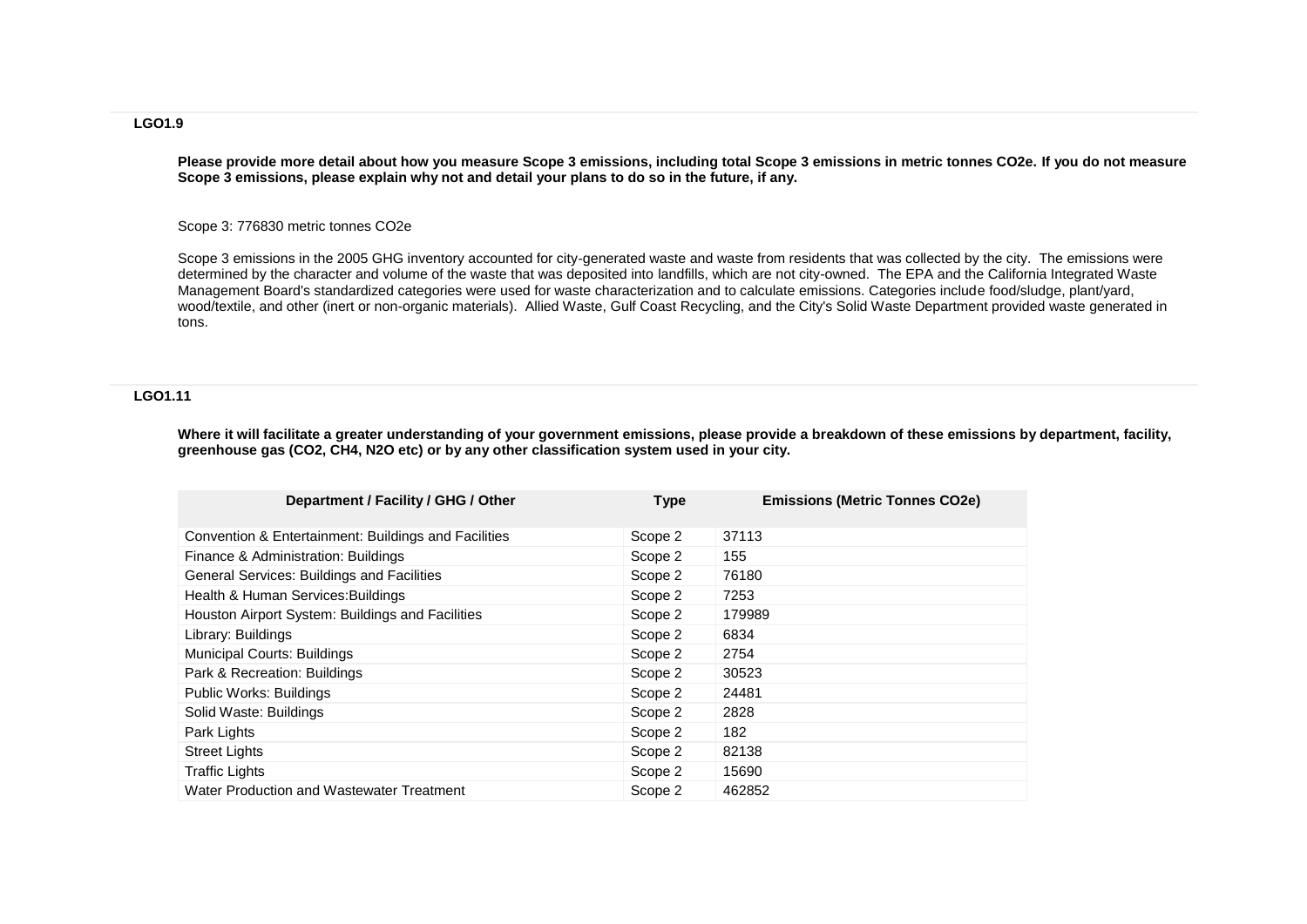### **LGO1.12**

**Please provide any further details about your process for collecting and managing GHG emissions data.**

### **Page: Local Government - External Verification**

#### **LGO1.13**

**Has the GHG emissions data you are currently reporting been externally verified or audited in part or in whole?**

No

## **LGO1.13a**

**Please provide any other relevant information about the emissions verification process.**

Due to budget constraints, no external auditor verified the inventory. However, inventory experts did look at the process and results and agreed with the outcome of the MERP. Future plans to seek third party verification of updated emissions inventory is under consideration.

**Module: Emissions - Community**

**Page: Community - Date and Boundary**

### **C1.0**

**Please state the dates of the accounting year or 12-month period for which you are reporting a GHG measurement inventory for your community.**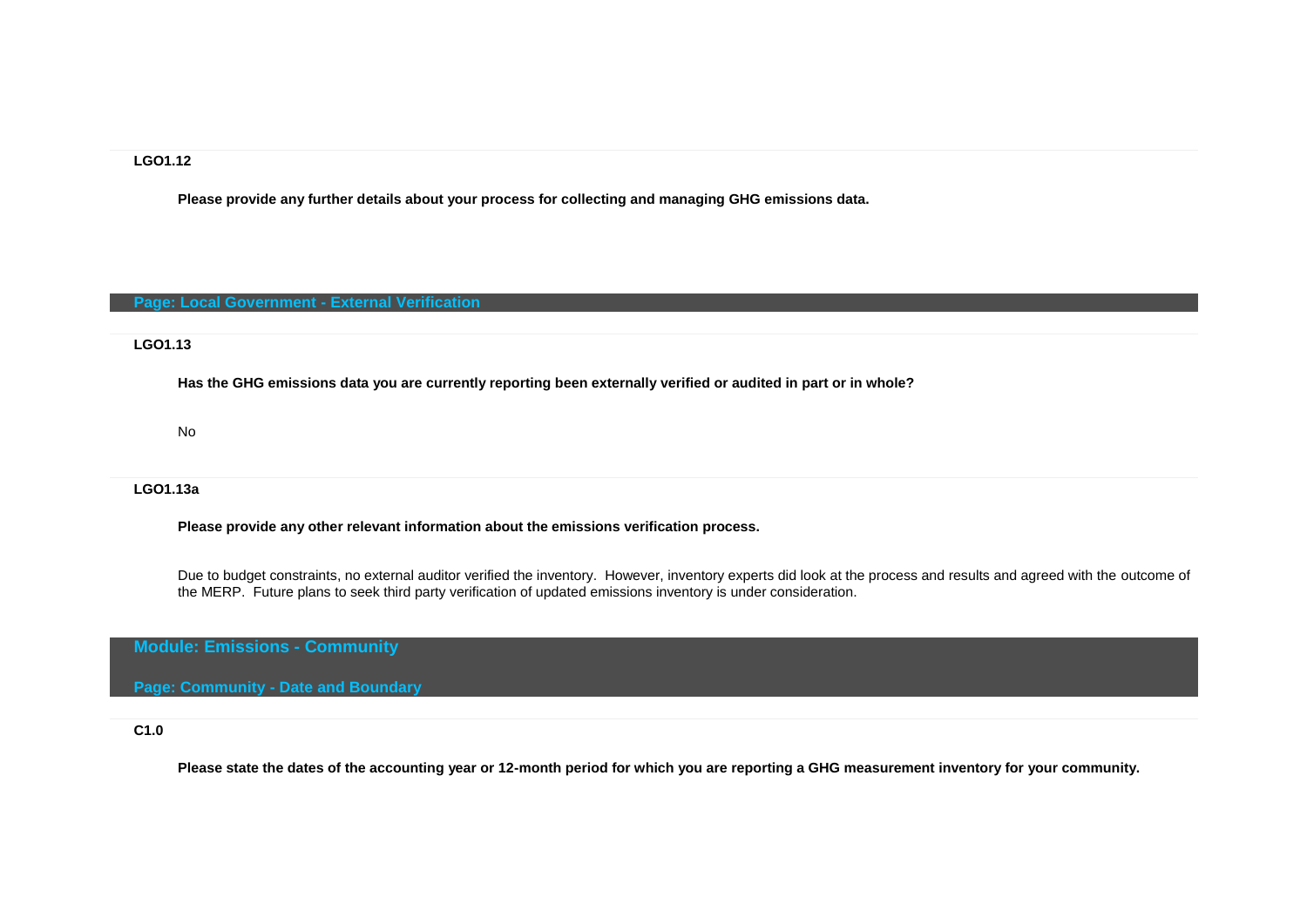## **C1.1**

### **Please indicate the category that best describes the boundary of your community GHG emissions inventory.**

Geopolitical Boundary - physical areas over which local government has jurisdictional control

#### **Page: Community - GHG Emissions Data**

## **C1.2**

**Please give the name of the primary protocol, standard or methodology you have used to calculate GHG emissions.**

2006 IPCC Guidelines for National Greenhouse Gas Inventories

## **C1.3**

#### **Please explain your methodology, including use of additional protocol, and methods of calculation.**

Since an ICLEI – Local Governments for Sustainability community inventory protocol is still in the process of being produced, the City of Houston is utilizing the 2008 Local Government Operations Protocol (LGOP) and the 2006 IPCC Guidelines for National Greenhouse Gas Inventories for the community inventory. However, it is noted that according to ICLEI, the community inventory protocol will mirror the LGOP, which also incorporates the 2006 IPCC Guidelines (Yienger, 2009, personal communication). Also, it must be noted that the two existing documents that specifically address the Project 2 Degrees (P2D) software were heavily utilized and frequently cited the 2006 IPCC Guidelines.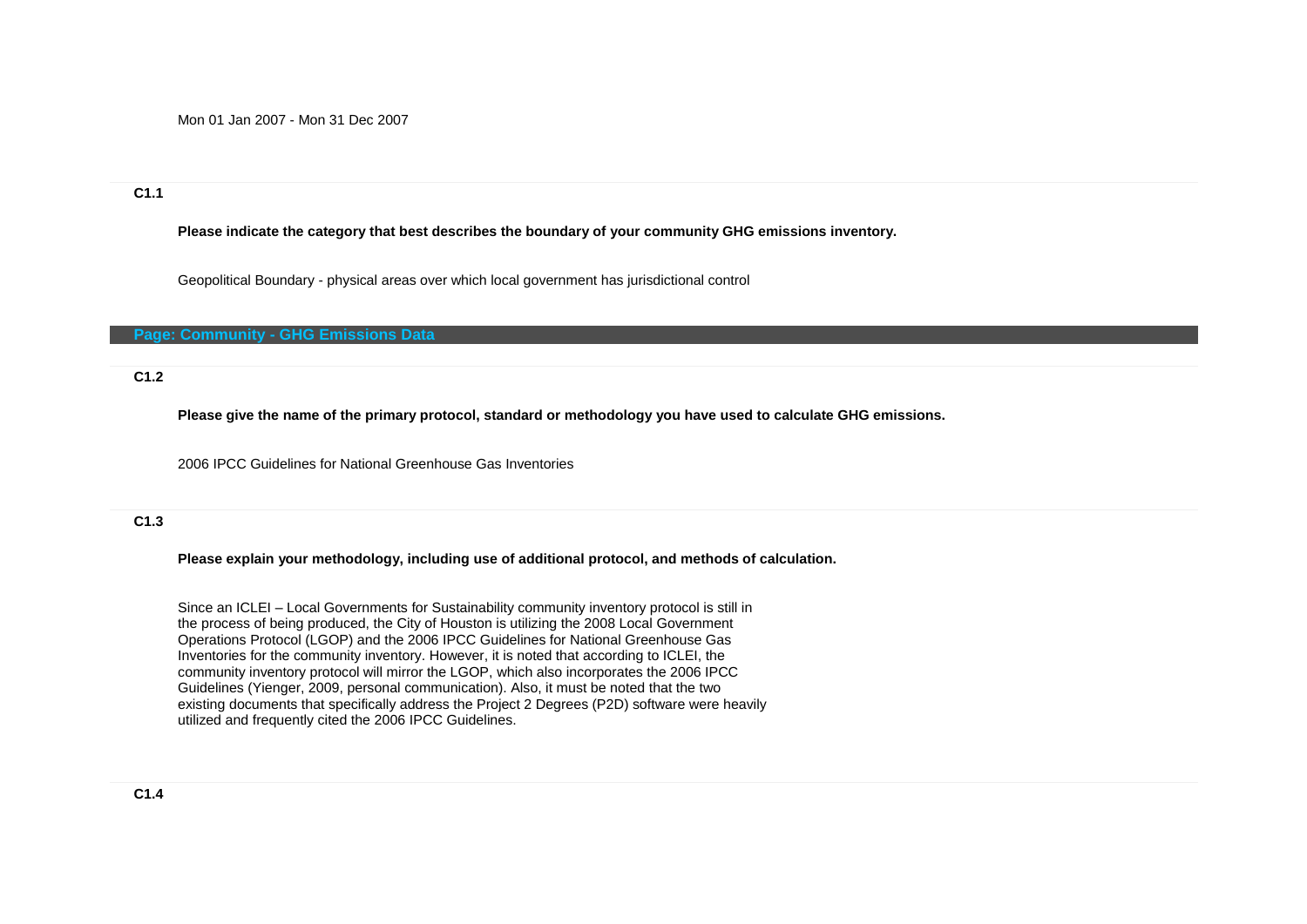**Please detail total emissions for your community, in metric tonnes CO2e.**

## 37031473

## **C1.5**

## **If applicable, please provide a breakdown of your GHG emissions by scope.**

| Total Scope 1 activity in metric tonnes CO2e emitted | Total Scope 2 activity in metric tonnes CO2e emitted |
|------------------------------------------------------|------------------------------------------------------|
| 13064488                                             | 18585870                                             |
|                                                      |                                                      |

## **C1.6**

**Where it will facilitate a greater understanding of your community's emissions, please provide a breakdown of these emissions by end user (buildings,**  water, waste, transport), economic sector (residential, commercial, industrial, institutional), IPCC sector (stationary combustion, mobile combustion, **industrial processes, waste), greenhouse gas (CO2, CH4, N2O etc.) or any other classification system used in your city.**

| End user / Economic sector / IPCC sector / GHG / Other | <b>Emissions (metric tonnes CO2e)</b> |
|--------------------------------------------------------|---------------------------------------|
| Energy: Electricity & Natural Gas                      | 22295307                              |
| Transportation: On-Road, Plane, Boat, Non-Road, Train  | 11126942                              |
| Waste: Landfills & Wastewater Treatment Plants         | 3609224                               |

# **C1.7**

**Please give the total amount of fuel (in energy units) consumed in your city during the reporting year.**

**Fuel Amount Energy Units**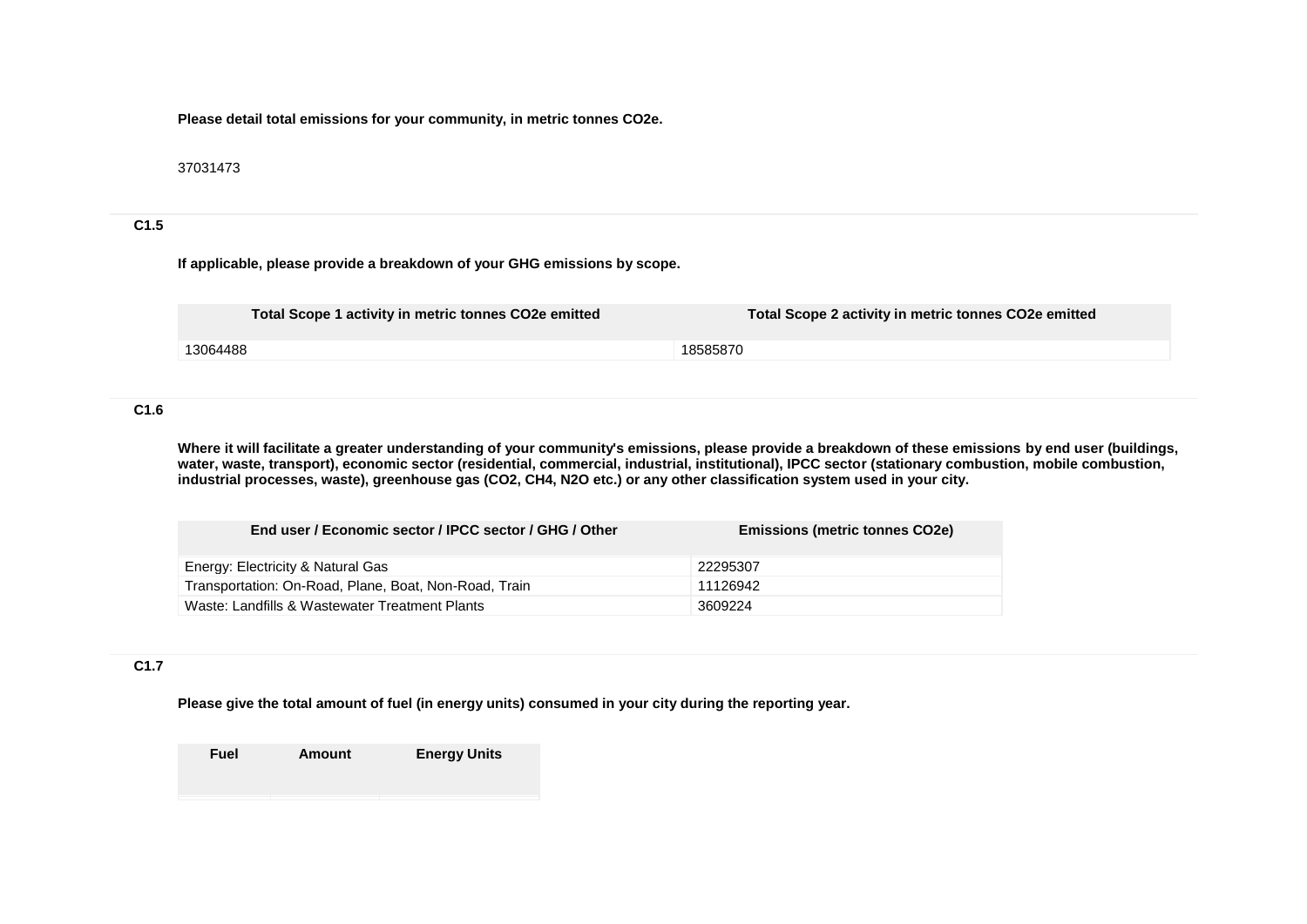## **C1.8**

**How much electricity, heat, steam, and cooling (in energy units) has been consumed by your city during the reporting year?**

| <b>Type</b> | Amount   | <b>Energy Units</b> |
|-------------|----------|---------------------|
| Electricity | 28768616 | MWh                 |

## **C1.9**

**Please provide a breakdown of fuel use and emissions by source as defined in the Global Protocol for Community GHG Inventories.**

| <b>Fuel consumed/Electricity</b><br>Energy/Activity<br><b>Energy Units</b><br>used/Other energy<br><b>Emissions Source</b><br><b>Fuel Type</b><br>activity measure | <b>Emissions Metric</b><br>Type<br><b>Tonnes CO2e</b> |
|--------------------------------------------------------------------------------------------------------------------------------------------------------------------|-------------------------------------------------------|
|--------------------------------------------------------------------------------------------------------------------------------------------------------------------|-------------------------------------------------------|

# **C1.11**

## **Do you measure Scope 3 emissions?**

Yes

# **C1.12**

**Please provide more detail about how you measure Scope 3 emissions, including total Scope 3 emissions in metric tonnes CO2e. If you do not measure Scope 3 emissions, please explain why not and detail your plans to do so in the future, if any.**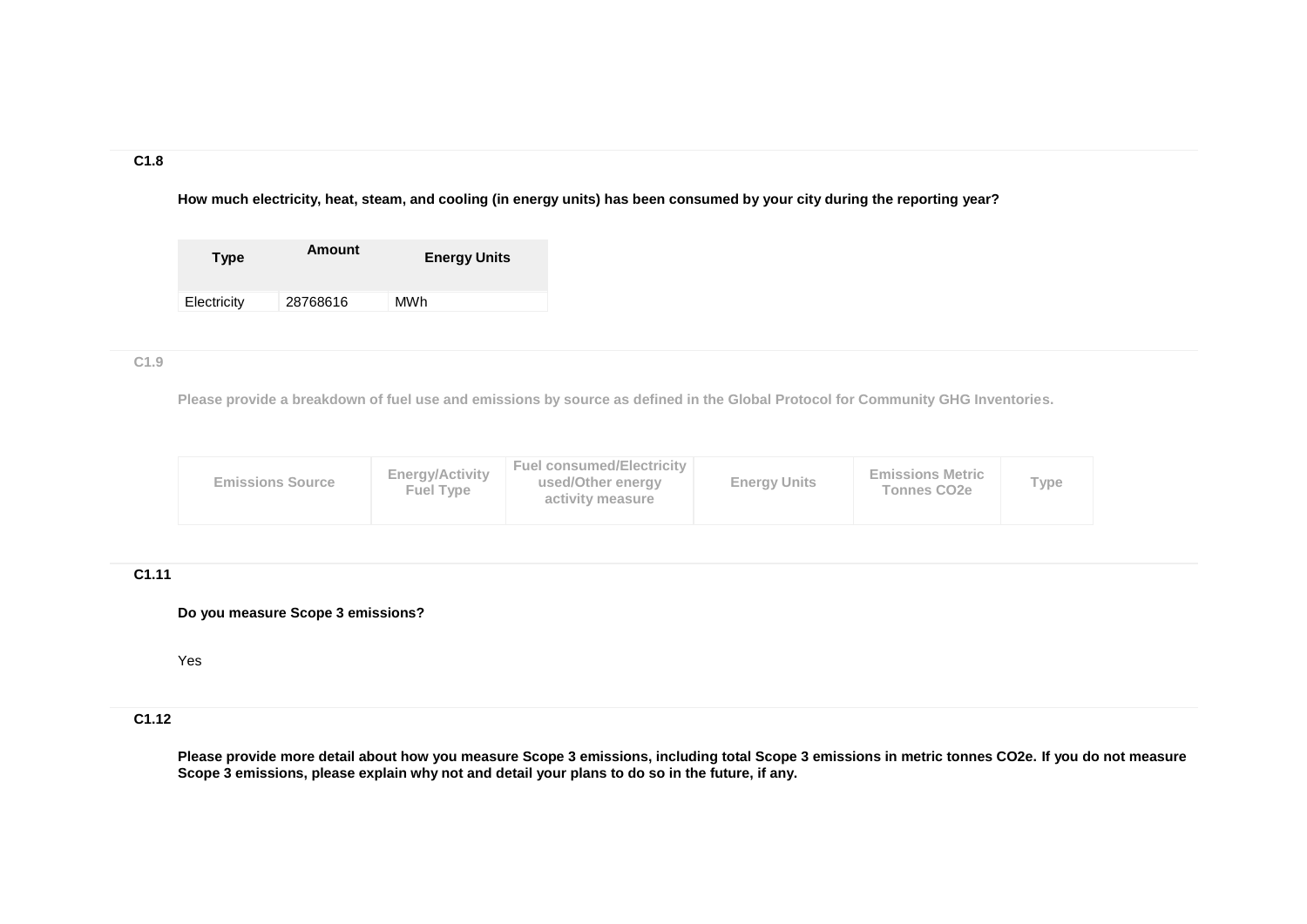5381116 metric tonnes CO2e

Scope 3 emissions are all other indirect and embodied emissions that occur as a result of activity within city limits. 15% of total emissions (or all scope 3 emissions) are beyond the geopolitical jurisdiction of

Houston, but the City may have creative policy options available to influence or reduce these emissions.

Due to data availability, GHG emissions from planes and boats were direct entry. The diagram to the right presents the 2007 GHG emissions from planes, which are all scope 3. It is important to note that these

are only emissions up to the mixing height (3000 feet) and do not include en route emissions or non-aircraft sources. As such, emissions from planes up to the mixing height comprise only 7% of transportation emissions.

## **C1.13**

**Please provide the following measures of emissions intensity for your community, as appropriate.**

| Annual emissions per person<br>(emissions per capita) | Annual emissions per sq. kilometer | Other measures of emissions intensity |
|-------------------------------------------------------|------------------------------------|---------------------------------------|
| 16                                                    |                                    |                                       |
|                                                       |                                    |                                       |

### **C1.14**

**Please provide any further details about your process for collecting and managing GHG emissions data.**

Briefly, this 2007 community inventory utilized data gathered from CenterPoint Energy (CNP) and several public agencies, including the City of Houston (COH), Houston‐ Galveston Area Council (H‐ GAC), Texas Commission on Environmental Quality (TCEQ), and the U.S. Environmental Protection Agency (EPA). As a beta‐ tester city, the City of Houston utilized a new software program called Project 2 Degrees (P2D) to compute and record the inventory. P2D is a secure, password‐ protected, web‐ based emissions tracker program jointly created by Microsoft Corporation, ICLEI – Local Governments for Sustainability, and the Clinton Climate Initiative with the help of Ascentium Corporation and the Center for Neighborhood Technology (CNT).

To develop the 2007 GHG emissions baseline inventory, a three‐ step process was employed: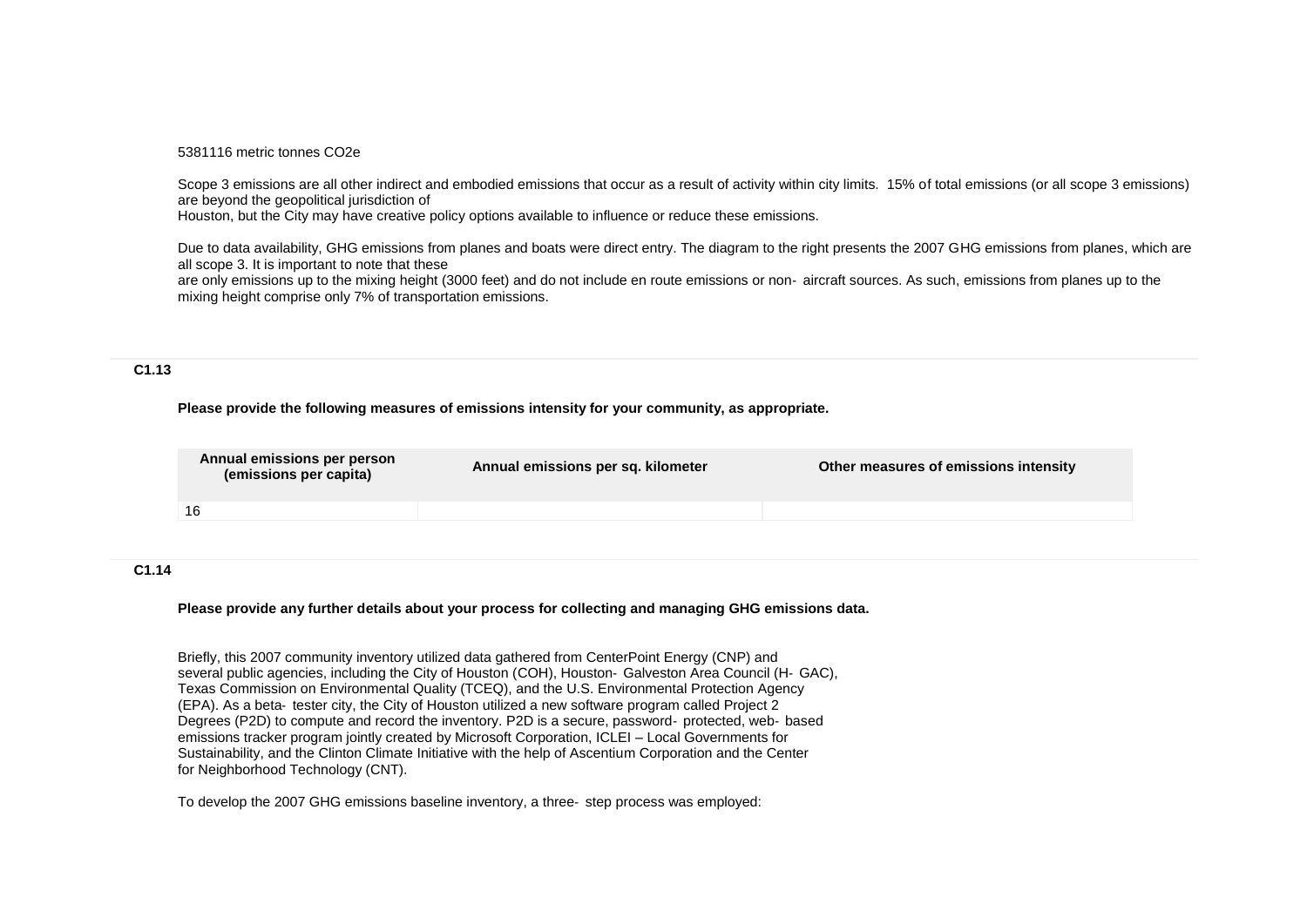Data Collection → Data Entry → Data Analysis

During the data collection phase, the scope of the project was delineated. The inventory comprises the geopolitical boundaries of Houston city limits. Data was collected for calendar year 2007 for three main sectors: energy use, transportation, and waste from CenterPoint Energy, the TCEQ and HGAC, and COH, TCEQ, and EPA, respectively. The subsectors (and units of measurement) included electricity and natural gas use by rate class (kWh and MMBtu), vehicle miles traveled (VMT), fuel use (gallons), and volume of waste by location (tons or gallons).

Once collected, the next step was to organize the data for entry into the Project 2 Degrees (P2D) software. The most recent emission factors from the 2008 Local Government Operations Protocol (LGOP) were used. P2D calculates GHG emissions in carbon dioxide equivalent (CO2E), but this includes carbon dioxide (CO2), methane (CH4), and nitrous oxide (N2O).

In addition, the software categorizes GHG emissions by "scope". Scope 1 emissions are all direct emissions from sources located within city limits. Scope 2 emissions are indirect emissions that result as a consequence of activity within city limits; limited to electricity generation, district heating, steam and cooling consumption. In contrast, scope 3 emissions are all other indirect and embodied emissions that occur as a result of activity within city limits.

Once input, the final phase was data analysis. The table below presents the 2007 community GHG emissions inventory by scope in tons per year (tpy). The emissions have been converted to metric tonnes for CDP reporting.

#### **Page: Community - External Verification**

### **C1.15**

**Has the GHG data you reported been externally verified or audited in part or in whole?**

No

### **C1.15a**

**Please provide any other relevant information about the emissions verification process.**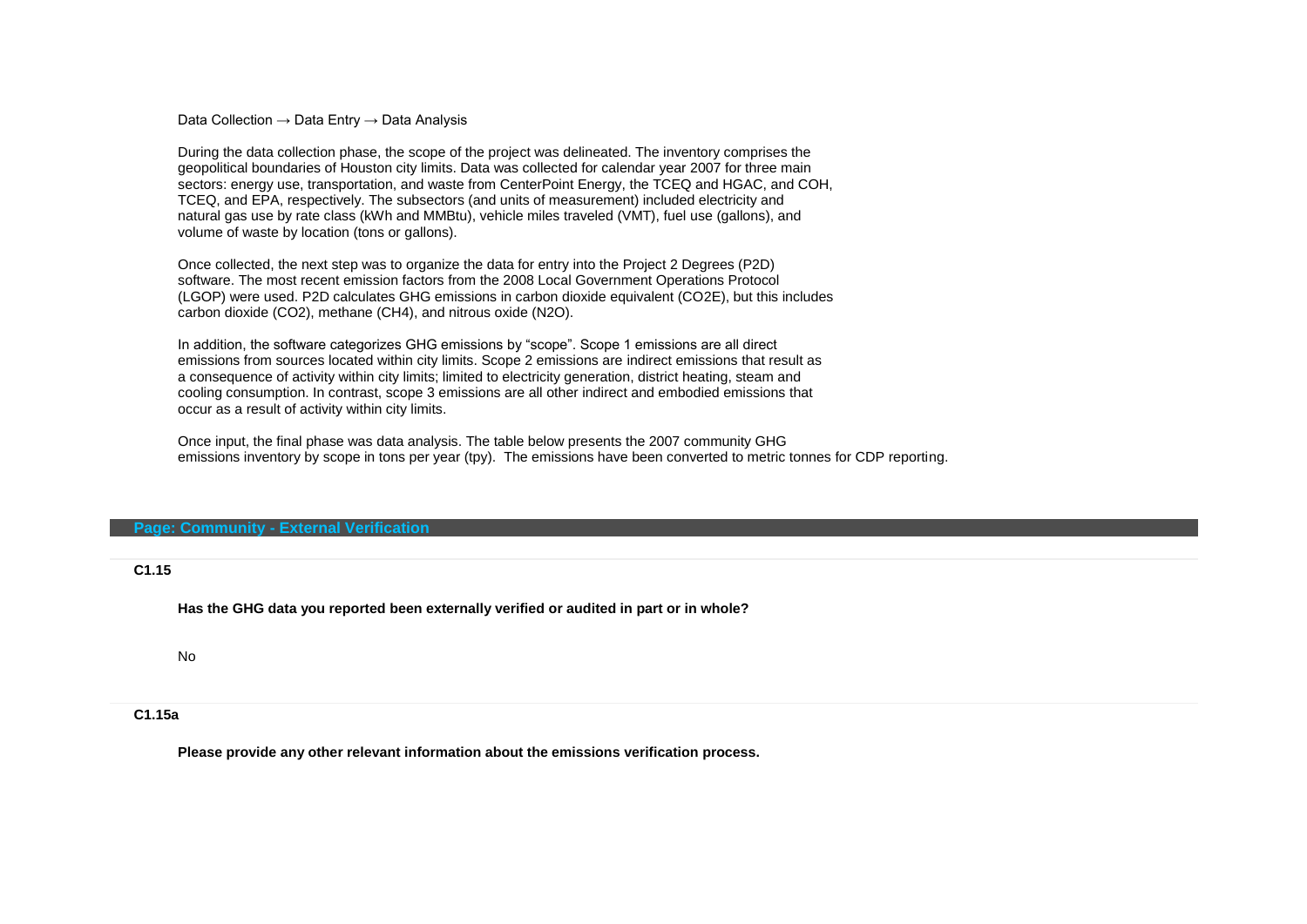Due to budget constraints, no external auditor verified the inventory. However, inventory experts did look at the process and results and agreed with the outcome of the MERP. Future plans to seek third party verification of updated emissions inventory is under consideration.

# **Module: Strategy**

**Page: GHG Emissions Reduction - Local Government Operations**

## **4.0**

**Do you have a GHG emissions reduction target in place for your city government operations?**

### Yes

## **4.0a**

**Please provide details of your reduction target.**

| <b>Baseline year</b> | <b>Percentage reduction target</b> | <b>GHG sources to</b><br>which the target<br>applies | Target date | Comment                                                                                        |
|----------------------|------------------------------------|------------------------------------------------------|-------------|------------------------------------------------------------------------------------------------|
| 2005                 | 5%                                 | Energy                                               | Other: 2007 | HB 3693 2007 requires a 5% electrical use reduction for 6 years<br>starting September 1, 2007. |

### **4.0b**

**Please explain why you do not have an emissions reduction target.**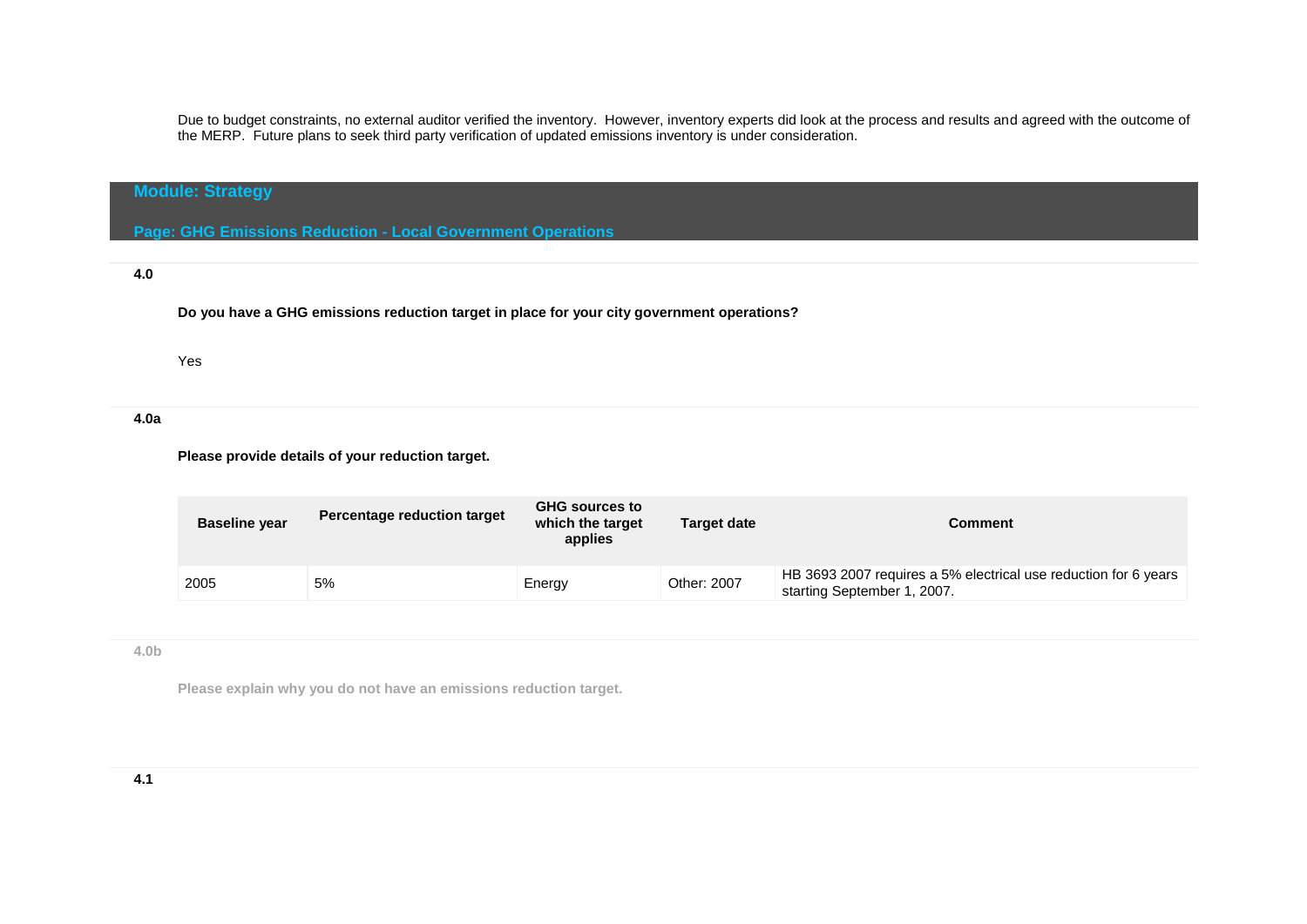**What activities are you undertaking to reduce your emissions in your local government operations?**

| <b>Emissions reduction</b><br>activity                                    | What is the<br>current status of<br>this initiative as it<br>relates to your<br>city? | <b>Which</b><br>statement best<br>characterizes<br>the type of<br>initiative? | Anticipated<br>emissions<br>reduction<br>over<br>lifetime<br>(metric<br>tonnes<br>CO <sub>2</sub> e) | <b>Which</b><br>statement<br>best describes<br>how this<br>initiative is<br>funded or<br>financed? | <b>Comment</b>                                                                                                                                                                                                                                                                                                                                                                                                                                                                                                                                                                                                                                                                                                                                                                                                                                                                                                                                                                                                                                                                                                                                                                                 |
|---------------------------------------------------------------------------|---------------------------------------------------------------------------------------|-------------------------------------------------------------------------------|------------------------------------------------------------------------------------------------------|----------------------------------------------------------------------------------------------------|------------------------------------------------------------------------------------------------------------------------------------------------------------------------------------------------------------------------------------------------------------------------------------------------------------------------------------------------------------------------------------------------------------------------------------------------------------------------------------------------------------------------------------------------------------------------------------------------------------------------------------------------------------------------------------------------------------------------------------------------------------------------------------------------------------------------------------------------------------------------------------------------------------------------------------------------------------------------------------------------------------------------------------------------------------------------------------------------------------------------------------------------------------------------------------------------|
| Energy Demand in<br>Buildings > Building<br>codes and standards           | Currently in-effect<br>at a significant<br>scale across most<br>of the city           | Mostly mandate,<br>regulatory, or<br>policy-driven                            | Not<br>calculated                                                                                    | Not Applicable                                                                                     | The City adopted a Green Building Resolution, which set a<br>target of LEED Silver certification for new construction,<br>replacement facilities and major renovations of City of<br>Houston-owned buildings. As of September 2011,<br>commercial buildings in Houston had to comply with<br>ASHRAE 90.1-2007 or 2009 IECC commercial energy<br>code. The City has also passed a mandatory cool roof<br>requirement for new construction and roof replacements.                                                                                                                                                                                                                                                                                                                                                                                                                                                                                                                                                                                                                                                                                                                                |
| Energy Demand in<br>Buildings > Energy<br>efficiency/retrofit<br>measures | Currently in-effect<br>at a significant<br>scale across most<br>of the city           | Mostly project or<br>program based                                            | 9200                                                                                                 | Project specific<br>financing was<br>obtained for<br>this initiative                               | The energy reduction measures originally identified by the<br>Houston Airport System (such as installing motion<br>detectors for lighting specific interior areas, installing<br>control measures such as photo cells, clocks and/or timers<br>on all outside lighting, cutting the energy supply to<br>unoccupied retail space, and requiring lights in electrical<br>closets be turned off when not in use) mostly have been<br>implemented. Additional measures targeted HVAC<br>systems of the HAS Administration Building and the<br>Technical Services Buildings. HVAC systems are now shut<br>off when the buildings are not in use. It is important to note<br>that the Houston Airport System is experiencing a period of<br>accelerated growth. This needs to be monitored to ensure<br>that the progress achieved to date is not negated by<br>expected growth. The General Services Department<br>instituted a supply- side energy management program in<br>2006. Over 5 million square feet of municipal buildings<br>have been retrofitted since 2008. The City purchased 186<br>energy misers, energy saving devices, for cold beverage<br>vending machines in City facilities. |
| Finance > ESCO<br>financing                                               | Currently in-effect<br>at a significant                                               | Mostly project or<br>program based                                            | 24000                                                                                                | Project specific<br>financing was                                                                  | A total of 297 City facilities are expected to achieve<br>guaranteed energy use reductions of 30%, saving over 22                                                                                                                                                                                                                                                                                                                                                                                                                                                                                                                                                                                                                                                                                                                                                                                                                                                                                                                                                                                                                                                                              |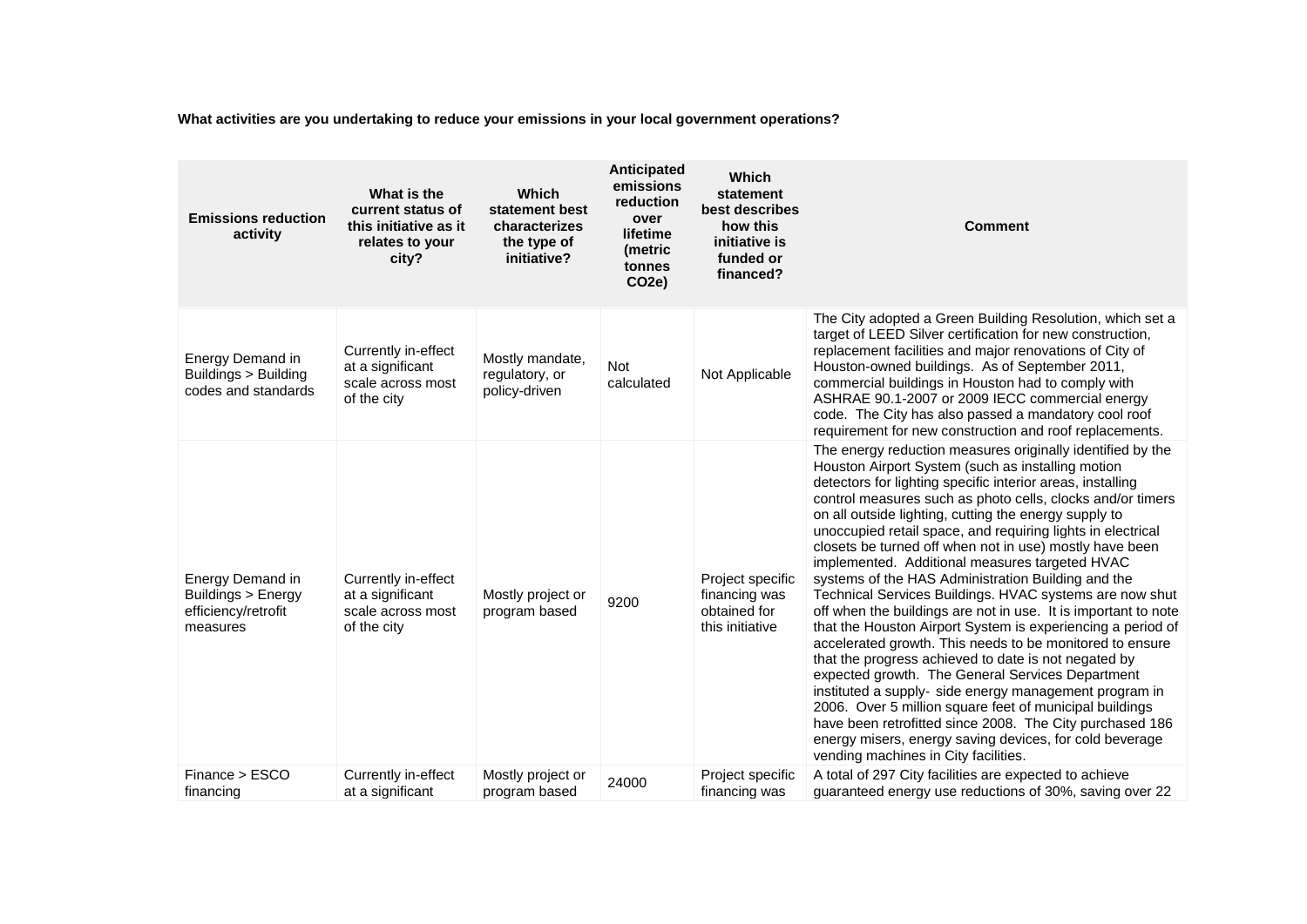| <b>Emissions reduction</b><br>activity                                           | What is the<br>current status of<br>this initiative as it<br>relates to your<br>city? | Which<br>statement best<br>characterizes<br>the type of<br>initiative? | Anticipated<br>emissions<br>reduction<br>over<br>lifetime<br>(metric<br>tonnes<br>CO <sub>2</sub> e) | <b>Which</b><br>statement<br>best describes<br>how this<br>initiative is<br>funded or<br>financed? | <b>Comment</b>                                                                                                                                                                                                                                                                                                                                                                                                                                                                                                                                                                                                                                                                                                                                                                                                                              |
|----------------------------------------------------------------------------------|---------------------------------------------------------------------------------------|------------------------------------------------------------------------|------------------------------------------------------------------------------------------------------|----------------------------------------------------------------------------------------------------|---------------------------------------------------------------------------------------------------------------------------------------------------------------------------------------------------------------------------------------------------------------------------------------------------------------------------------------------------------------------------------------------------------------------------------------------------------------------------------------------------------------------------------------------------------------------------------------------------------------------------------------------------------------------------------------------------------------------------------------------------------------------------------------------------------------------------------------------|
|                                                                                  | scale across most<br>of the city                                                      |                                                                        |                                                                                                      | obtained for<br>this initiative                                                                    | million kWh of electricity every year, with paybacks of, on<br>average, less than ten years. Final phase of ESCO-<br>performed projects completed in 2011.                                                                                                                                                                                                                                                                                                                                                                                                                                                                                                                                                                                                                                                                                  |
| Energy Supply > Clean<br>energy procurement<br>strategies                        | Currently in-effect<br>at a significant<br>scale across most<br>of the city           | Mostly mandate,<br>regulatory, or<br>policy-driven                     | 270000                                                                                               | Mostly funded<br>through general<br>municipal funds                                                | Starting in 2010 and continuing into 2012, the City of<br>Houston has been designated as the number one<br>municipal purchaser of green power and the sixth largest<br>overall purchaser in the nation, according to the U.S.<br>Environmental Protection Agency (EPA). The City<br>currently purchases 50 megawatts, or 35% of the total<br>electricity load, from wind farms and has a goal to increase<br>the city's usage of green power to 50% by 2015.                                                                                                                                                                                                                                                                                                                                                                                |
| Transport > Improve<br>fuel economy and<br>reduce CO2 from<br>motorized vehicles | Currently in-effect<br>at a significant<br>scale across most<br>of the city           | Mostly project or<br>program based                                     | 1500                                                                                                 | A grant or<br>subsidy was<br>received for<br>this initiative                                       | The City of Houston is replacing older, high mileage<br>equipment in order to reduce current and future<br>maintenance costs, increase vehicle reliability, and<br>decrease emissions. Three specific measures have been<br>planned to achieve this goal of Fleet Use and Replacement<br>- Reduce fleet size, Rejuvenate the current fleet, and<br>Better track/monitor fleet. The City has the 3rd largest<br>municipal hybrid fleet in the nation. Approximately 50<br>percent of the City's nonspecialty, light-duty fleet have<br>been replaced with hybrid vehicles. 25 Nissan Leafs are<br>currently in the municipal fleet and more to be added in<br>2012. The City is consolidating its motor pool, resulting in<br>a 34 percent decrease in the size of the City fleet, 35,000<br>gallons of fuel savings, and reduced emissions. |
| Outdoor Lighting ><br>LED / CFL / other<br>luminaire technologies                | Currently in-effect<br>at a transformative<br>scale across the<br>entire city         | Mostly project or<br>program based                                     | 7000                                                                                                 | Project specific<br>financing was<br>obtained for<br>this initiative                               | The City has almost completed replacing the incandescent<br>bulbs at all of its 2,450 signalized intersections with LEDs,<br>which are 75% more energy efficient. In addition, the City<br>is now realizing over \$3.6 million a year in savings or<br>around \$10,000 in savings per day.                                                                                                                                                                                                                                                                                                                                                                                                                                                                                                                                                  |
| Waste > Recycling or<br>composting collections<br>and/or facilities              | Currently in-effect<br>at a significant<br>scale across most                          | Mostly project or<br>program based                                     | 1000                                                                                                 | Mostly funded<br>through general<br>municipal funds                                                | This program will systematize recycling across all City<br>facilities. This new recycling program expanded the<br>recycling opportunities at City building and facilities to                                                                                                                                                                                                                                                                                                                                                                                                                                                                                                                                                                                                                                                                |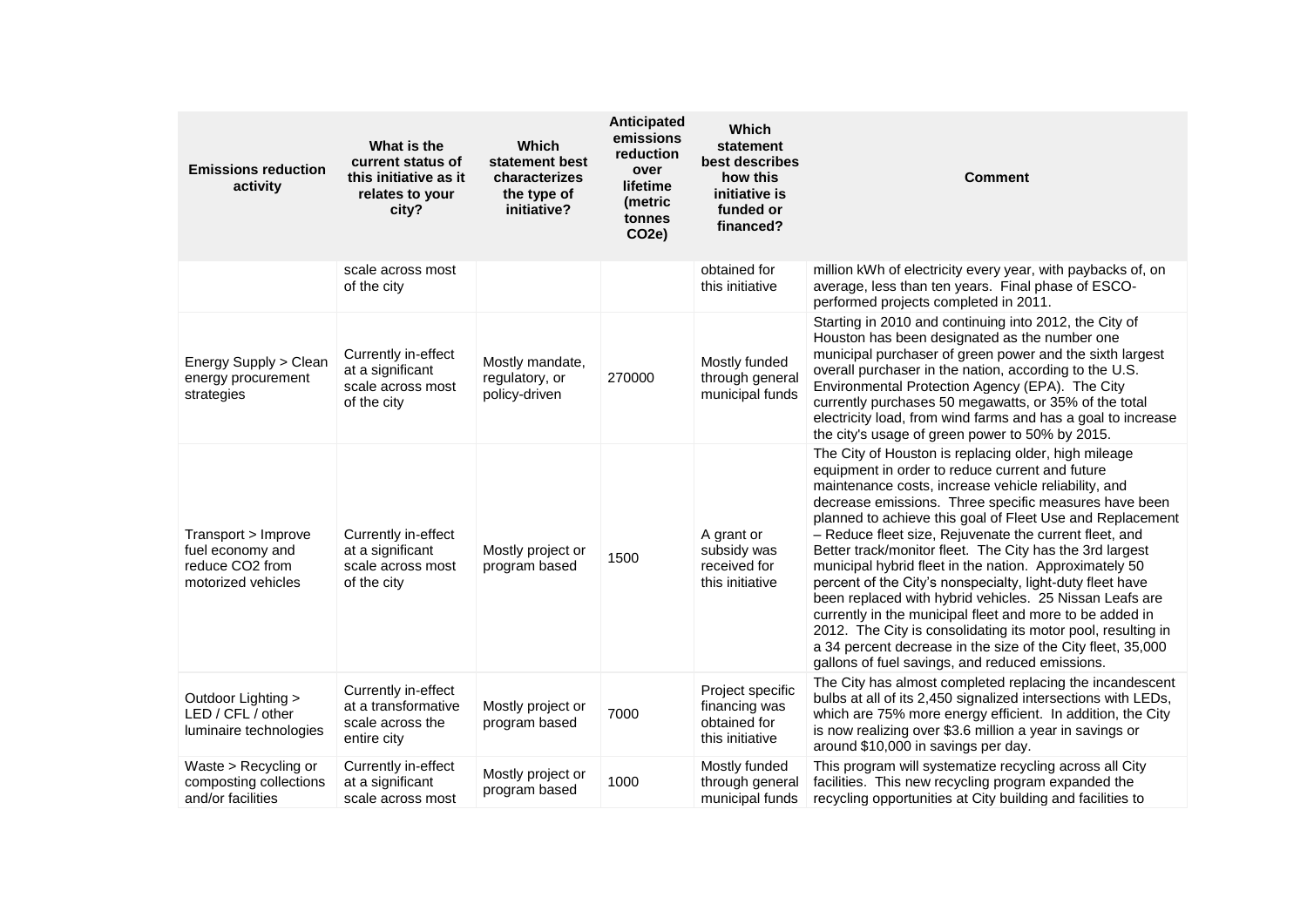| <b>Emissions reduction</b><br>activity | What is the<br>current status of<br>this initiative as it<br>relates to your<br>city? | <b>Which</b><br>statement best<br>characterizes<br>the type of<br>initiative? | Anticipated<br>emissions<br>reduction<br>over<br>lifetime<br>(metric<br>tonnes<br>CO <sub>2</sub> e) | <b>Which</b><br>statement<br>best describes<br>how this<br>initiative is<br>funded or<br>financed? | <b>Comment</b>                                                                                                                                                                                                                                                                                                                                                                                                                                                                                                                                                                                                                                                                                                                                                                                                                                                                                                                                                                                                                                                                                                                                                                                                                                                                                                                                                             |
|----------------------------------------|---------------------------------------------------------------------------------------|-------------------------------------------------------------------------------|------------------------------------------------------------------------------------------------------|----------------------------------------------------------------------------------------------------|----------------------------------------------------------------------------------------------------------------------------------------------------------------------------------------------------------------------------------------------------------------------------------------------------------------------------------------------------------------------------------------------------------------------------------------------------------------------------------------------------------------------------------------------------------------------------------------------------------------------------------------------------------------------------------------------------------------------------------------------------------------------------------------------------------------------------------------------------------------------------------------------------------------------------------------------------------------------------------------------------------------------------------------------------------------------------------------------------------------------------------------------------------------------------------------------------------------------------------------------------------------------------------------------------------------------------------------------------------------------------|
|                                        | of the city                                                                           |                                                                               |                                                                                                      |                                                                                                    | include plastics #1-7 (except Styrofoam and film bags);<br>aluminum and bi- metal cans; glass and cardboard in<br>addition to all types of paper. The City launched a<br>mandatory yard waste composting program in April 2010<br>and has diverted 60,000 tons of yard waste in the last year,<br>with disposal savings of \$2 million.                                                                                                                                                                                                                                                                                                                                                                                                                                                                                                                                                                                                                                                                                                                                                                                                                                                                                                                                                                                                                                    |
| Urban Land Use ><br>Urban agriculture  | Currently in-effect<br>and being piloted                                              | Mostly project or<br>program based                                            | <b>Not</b><br>calculated                                                                             | Project specific<br>financing was<br>obtained for<br>this initiative                               | The City Gardens and Farmers Market Initiative supports<br>urban gardens and markets that inspire and empower<br>people of diverse backgrounds to grow, eat and buy local<br>and organic food. The initiative improves health and<br>nutrition, creates community and supports valuable local<br>businesses that together sustain and improve the<br>environment. The City Gardens and Farmers Market<br>initiative includes: • City Gardens at Bob Lanier Public<br>Works Building: 25 vegetable container gardens on both<br>sides of a 27-story skyscraper in downtown Houston. •<br>City Hall Victory Garden: 20 vegetable container gardens,<br>berry trestle and fruit trees in Tranquility Park, next to City<br>Hall. • Houston Permitting Center: Five raised garden<br>beds next to an adaptive reuse building that is going for<br>LEED Gold Certification. • City Hall Farmers Market:<br>supports local and organic farmers and assists over 40<br>"micro businesses" through a weekly Wednesday farmer's<br>market at City Hall. The public can enjoy lunch from<br>vendors or pick up groceries while at the same time<br>supporting local, fresh and sustainable food all amidst<br>Houston's dramatic downtown urban setting. Top chefs<br>perform cooking demos and there are weekly musical<br>guests. And non-profits often bring youth to the market. |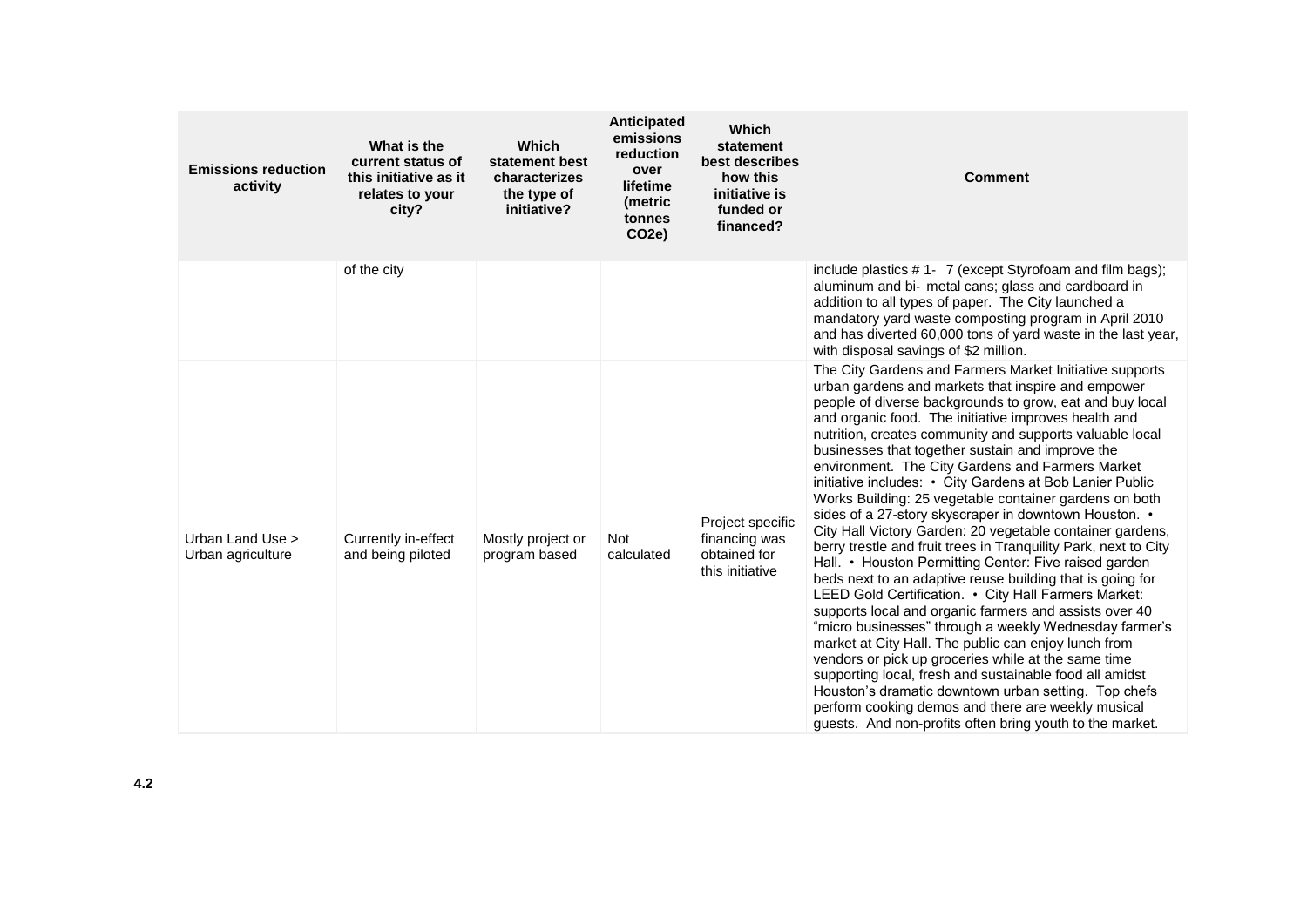## **Do you engage with city government suppliers on climate change?**

### No

#### **4.2a**

**Please provide details of your engagement with the city government's supply chain.**

## **Page: GHG Emissions Reduction - Community**

## **4.3**

**Do you have a GHG emissions reduction target in place for your community?**

## No

### **4.3a**

**Please provide details of your reduction target.**

| <b>Baseline year</b> | Percentage<br>reduction target | GHG sources to which the<br>target applies | Target date | Comment |
|----------------------|--------------------------------|--------------------------------------------|-------------|---------|
|----------------------|--------------------------------|--------------------------------------------|-------------|---------|

## **4.3b**

**Please explain why you do not have an emissions reduction target.**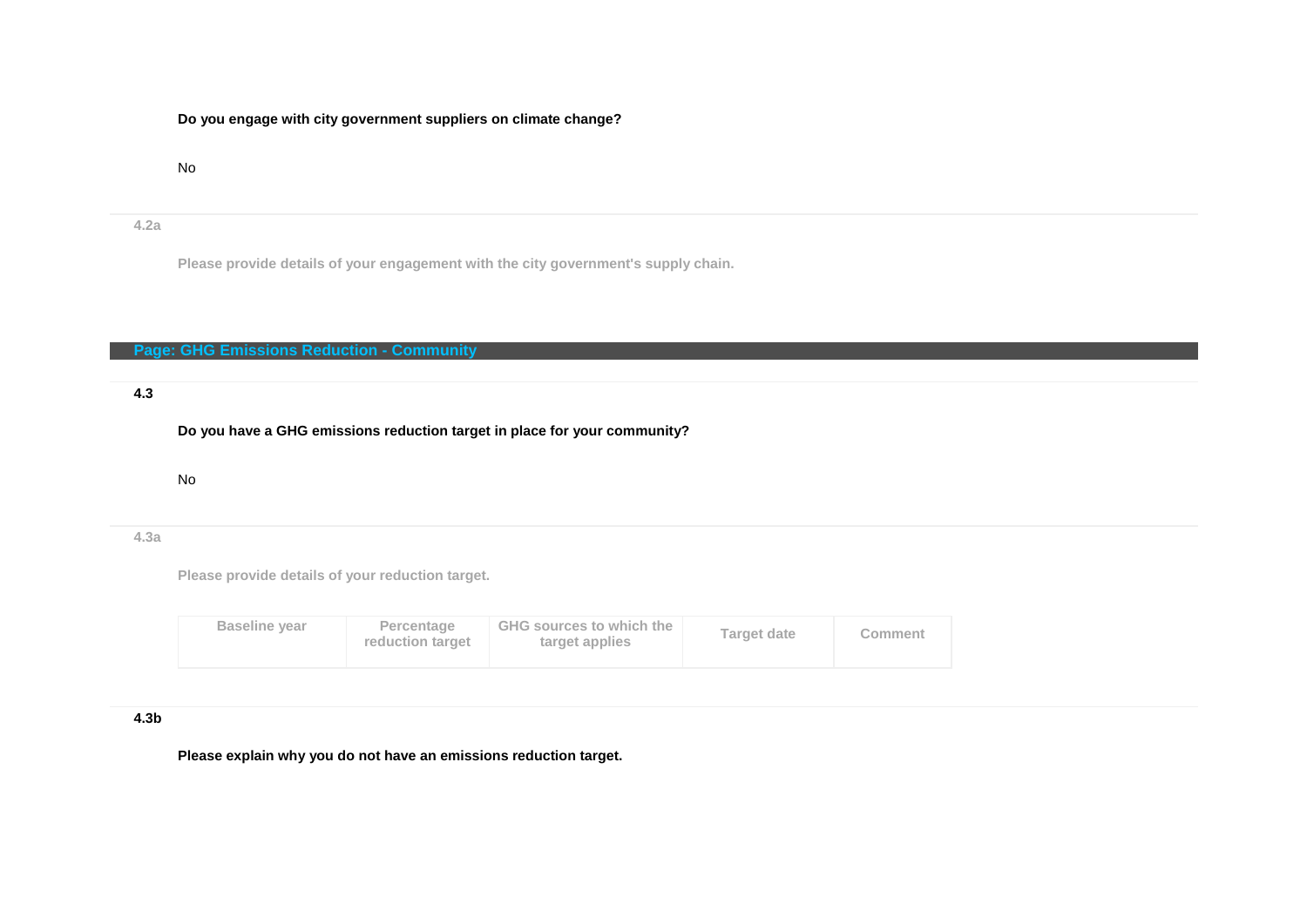An emissions target for the community is being considered under the current administration.

# **4.4**

**What activities are you currently undertaking to reduce emissions city-wide?** 

| <b>Emissions</b><br>reduction activity                                   | What is the<br>current status of<br>this initiative as it<br>relates to your<br>city? | Which<br>statement best<br>characterizes<br>the type of<br>initiative? | Anticipated<br>emissions<br>reduction<br>over<br>lifetime<br>(metric<br>tonnes<br>CO <sub>2</sub> e) | Which<br>statement<br>best<br>describes<br>how this<br>initiative is<br>funded or<br>financed? | Comment                                                                                                                                                                                                                                                                                                                                                                                                                                                                                       |
|--------------------------------------------------------------------------|---------------------------------------------------------------------------------------|------------------------------------------------------------------------|------------------------------------------------------------------------------------------------------|------------------------------------------------------------------------------------------------|-----------------------------------------------------------------------------------------------------------------------------------------------------------------------------------------------------------------------------------------------------------------------------------------------------------------------------------------------------------------------------------------------------------------------------------------------------------------------------------------------|
| Energy Demand in<br>Buildings > Building<br>codes and<br>standards       | Currently in-effect<br>at a transformative<br>scale across the<br>entire city         | Mostly mandate,<br>regulatory, or<br>policy-driven                     | <b>Not</b><br>calculated                                                                             | Not Applicable                                                                                 | As of September 2011, commercial buildings in Houston had to<br>comply with ASHRAE 90.1-2007 or 2009 IECC commercial<br>energy code. The City has also passed a mandatory cool roof<br>requirement for new construction and roof replacements.                                                                                                                                                                                                                                                |
| Transport ><br>Infrastructure for<br>non-motorized<br>transport          | Currently in-effect<br>at a significant<br>scale across most<br>of the city           | Mostly project or<br>program based                                     | <b>Not</b><br>calculated                                                                             |                                                                                                | The City of Houston offers over 300 miles interconnected<br>bikeway network spanning across 500 square miles. The<br>network includes bike lanes, bike routes, signed-shared lanes<br>and shared-use paths, commonly referred to as 'hike and bike'<br>trails, which includes rails to trails, and other urban multi-use<br>paths. In addition to these bicyclist transportation facilities,<br>there are over 80 miles of hike and bike and nature trails found<br>in City of Houston parks. |
| Transport > Improve<br>the accessibility to<br>public transit<br>systems | Currently in-effect<br>and being piloted                                              | Mostly project or<br>program based                                     | <b>Not</b><br>calculated                                                                             | Not Applicable                                                                                 | Houston METRO's comprehensive light rail plan plays a<br>dynamic role in the city's life, providing smarter, more energy-<br>efficient transportation options in the form of five new rail lines.<br>The lines will connect citizens and visitors to every major<br>activity center in our metropolitan area. They'll provide<br>exceptional new opportunities for residents and businesses<br>alike. METRO is the local transportation authority.                                            |
| Waste $>$ Recycling<br>or composting<br>collections and/or<br>facilities | Currently in-effect<br>and being piloted                                              | Mostly project or<br>program based                                     | <b>Not</b><br>calculated                                                                             | Mostly funded<br>through<br>general<br>municipal                                               | The City launched a mandatory yard waste composting<br>program in April 2010 and has diverted 60,000 tons of yard<br>waste in the last year, with disposal savings of \$2 million. The<br>City has also deployed single stream recycling to one-third of                                                                                                                                                                                                                                      |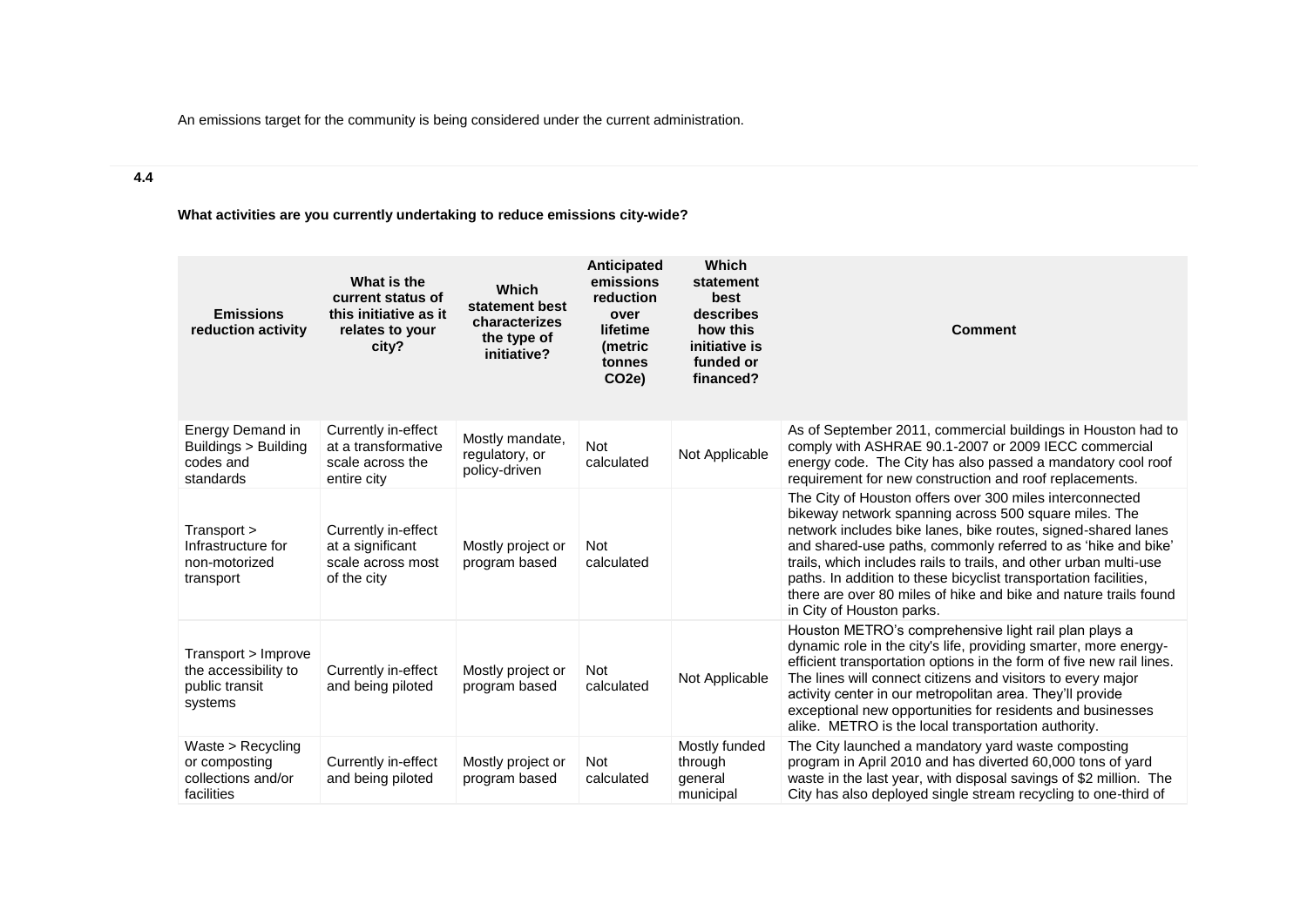| <b>Emissions</b><br>reduction activity                                                           | What is the<br>current status of<br>this initiative as it<br>relates to your<br>city? | Which<br>statement best<br>characterizes<br>the type of<br>initiative? | Anticipated<br>emissions<br>reduction<br>over<br>lifetime<br>(metric<br>tonnes<br>CO <sub>2</sub> e) | <b>Which</b><br>statement<br>best<br>describes<br>how this<br>initiative is<br>funded or<br>financed? | <b>Comment</b>                                                                                                                                                                                                                                                                                                                                                                                                                                                                                                                                                                                                                                                                                                                                                                                                                                                                                                                                                                                                                                                                                                                                                                                                                                                                                                                                                                                                                                                                |
|--------------------------------------------------------------------------------------------------|---------------------------------------------------------------------------------------|------------------------------------------------------------------------|------------------------------------------------------------------------------------------------------|-------------------------------------------------------------------------------------------------------|-------------------------------------------------------------------------------------------------------------------------------------------------------------------------------------------------------------------------------------------------------------------------------------------------------------------------------------------------------------------------------------------------------------------------------------------------------------------------------------------------------------------------------------------------------------------------------------------------------------------------------------------------------------------------------------------------------------------------------------------------------------------------------------------------------------------------------------------------------------------------------------------------------------------------------------------------------------------------------------------------------------------------------------------------------------------------------------------------------------------------------------------------------------------------------------------------------------------------------------------------------------------------------------------------------------------------------------------------------------------------------------------------------------------------------------------------------------------------------|
|                                                                                                  |                                                                                       |                                                                        |                                                                                                      | funds                                                                                                 | single-family households and is working on full deployment.                                                                                                                                                                                                                                                                                                                                                                                                                                                                                                                                                                                                                                                                                                                                                                                                                                                                                                                                                                                                                                                                                                                                                                                                                                                                                                                                                                                                                   |
| Energy Demand in<br>Buildings ><br>Financing<br>mechanisms for<br>retrofit                       | Currently in-effect<br>and being piloted                                              | Mostly project or<br>program based                                     | <b>Not</b><br>calculated                                                                             | A grant or<br>subsidy was<br>received for<br>this initiative                                          | The City of Houston launched the Energy Efficiency Incentive<br>Program allowing eligible commercial building owners to apply<br>for funding to make energy efficiency improvements and<br>reduce utility expenses and greenhouse gases. The City has<br>committed approximately \$3 million for the program and will<br>provide incentives to offset the up-front implementation costs.<br>Over half the funds have been set aside for Class B and C<br>buildings.                                                                                                                                                                                                                                                                                                                                                                                                                                                                                                                                                                                                                                                                                                                                                                                                                                                                                                                                                                                                           |
| Other: Energy<br>Efficiency and<br>Behavior Change ><br><b>Houston Green</b><br>Office Challenge | Currently in-effect<br>and being piloted                                              |                                                                        |                                                                                                      | Project specific<br>financing was<br>obtained for<br>this initiative                                  | The Houston Green Office Challenge (www.houstongoc.org),<br>launched in September 2010, invites commercial office<br>owners/managers and tenants in Houston to increase their<br>environmental and economic performance in cleaner<br>transportation choices, energy conservation, property<br>management/tenant engagement, water efficiency and waste<br>reduction. To date, the Houston Green Office Challenge has<br>371 businesses, representing more than 70 million square feet<br>of office space, participating in the program. The City plans to<br>continue the program for a second year to enable participants<br>to fully implement their sustainability initiatives. The program<br>also will be expanded to include other businesses, including<br>NASA's Johnson Space Center and the Houston Independent<br>school District. Of the initial group of cities that started a<br>Green Office Challenge in 2011, Houston has the highest<br>number of participants, over 370 participants, and has been the<br>most successful with regard to sponsorships, programming and<br>resources compared to other municipalities adopting the Green<br>Business Challenge program. In 2011, Mayor Annise Parker<br>was selected as the nation's top winner for large cities in the<br>2011 Mayors' Climate Protection Awards, an initiative<br>sponsored by the U.S. Conference of Mayors. The annual<br>awards program recognizes mayors for innovative practices in |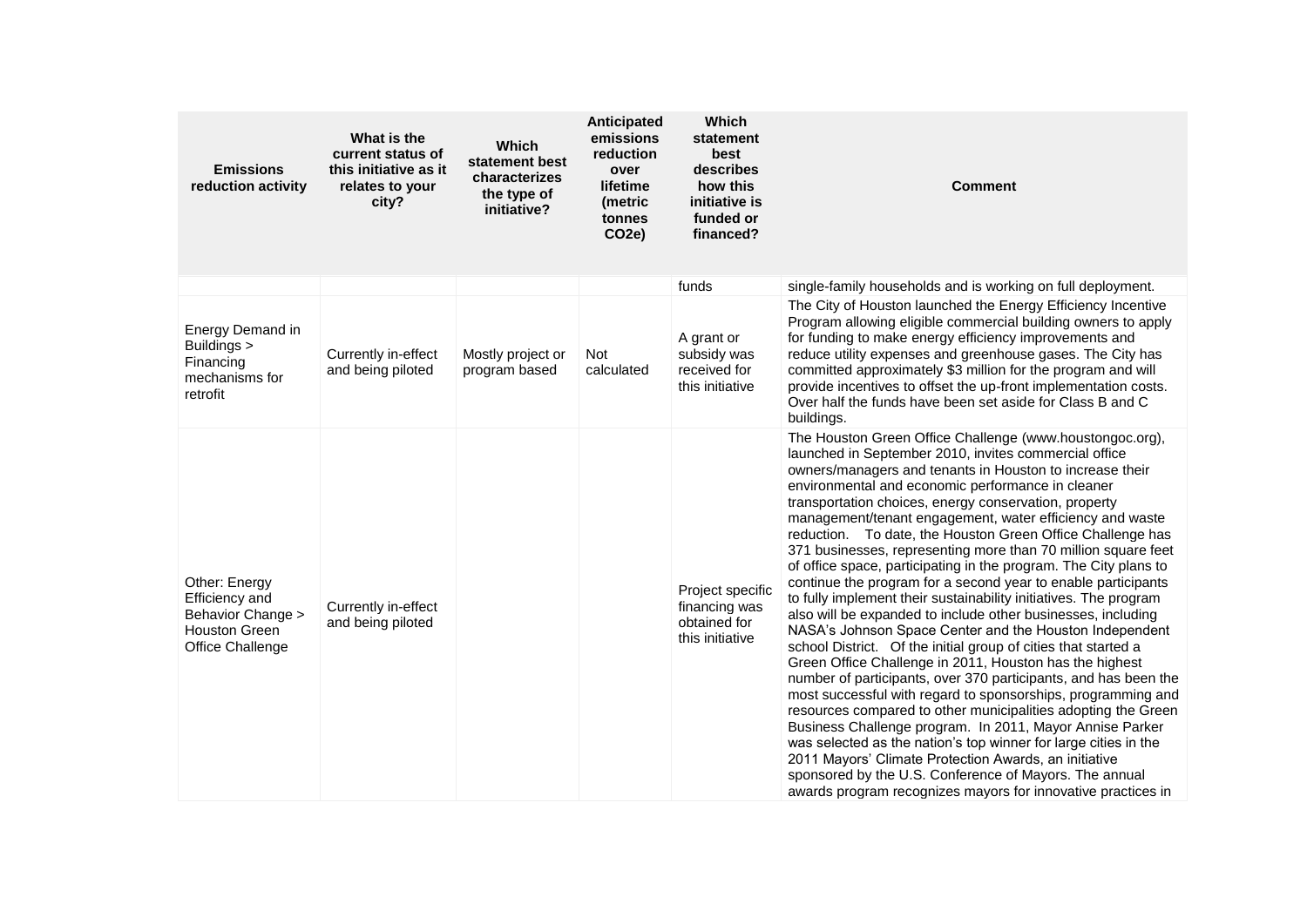| <b>Emissions</b><br>reduction activity | What is the<br>current status of<br>this initiative as it<br>relates to your<br>city? | Which<br>statement best<br>characterizes<br>the type of<br>initiative? | Anticipated<br>emissions<br>reduction<br>over<br>lifetime<br>(metric<br>tonnes<br>CO <sub>2</sub> e) | Which<br>statement<br>best<br>describes<br>how this<br>initiative is<br>funded or<br>financed? | <b>Comment</b>                                                                       |
|----------------------------------------|---------------------------------------------------------------------------------------|------------------------------------------------------------------------|------------------------------------------------------------------------------------------------------|------------------------------------------------------------------------------------------------|--------------------------------------------------------------------------------------|
|                                        |                                                                                       |                                                                        |                                                                                                      |                                                                                                | their cities that increase energy efficiency and reduce<br>greenhouse gas emissions. |

#### **Page: Planning**

## **4.5**

**List any climate change-related projects for which you hope to attract private sector involvement.**

Houston Green Office Challenge, public-private partnerships, Gulf Coast Green conference, annual rainwater harvesting/composting bin sales, urban gardens, City Hall Farmers Market

### **4.6**

**Does your city incorporate desired GHG reductions into the master planning for the city?**

No

## **4.6a**

**Please describe the ways that the master plan is designed to reduce GHG emissions.**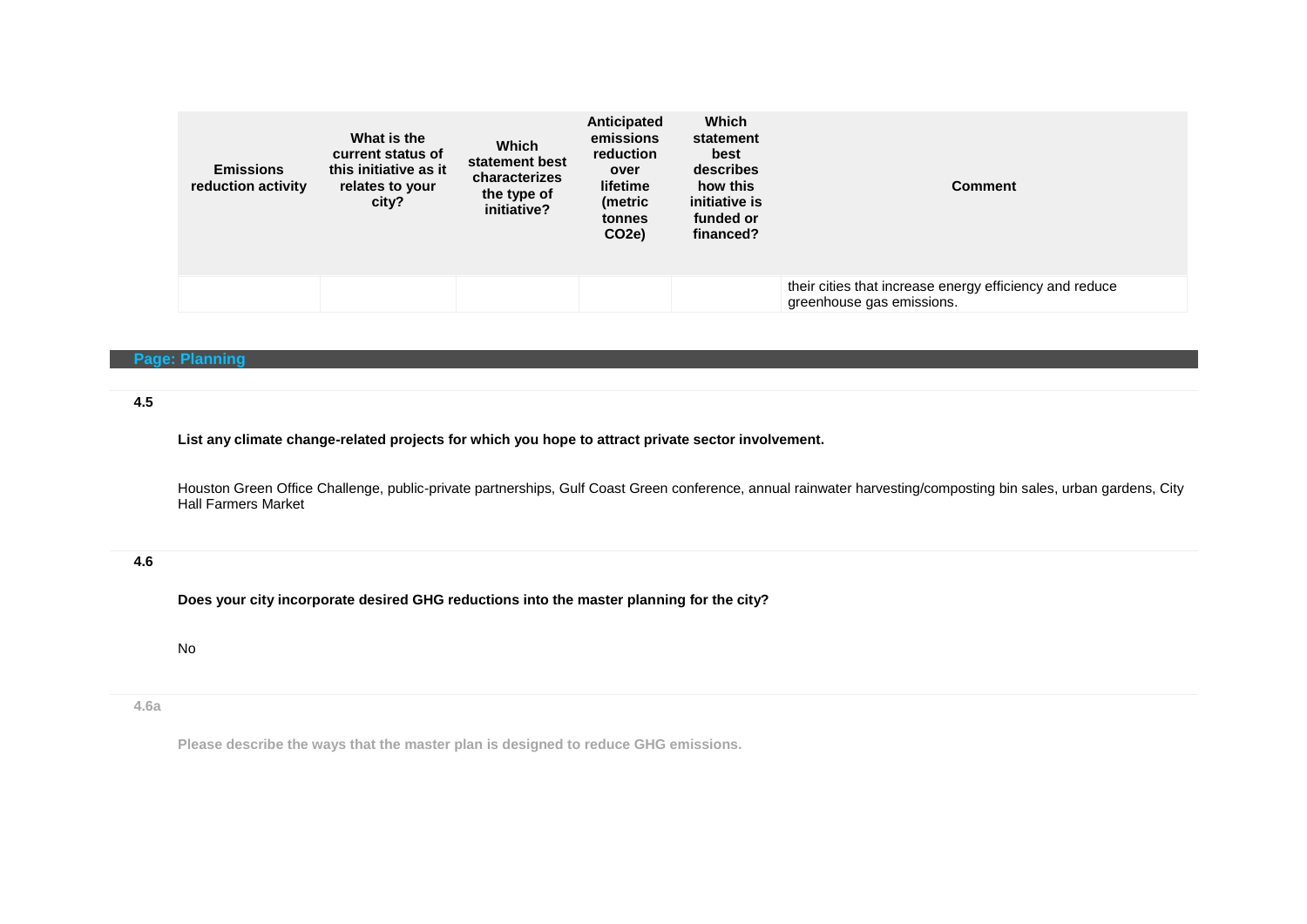#### **4.7**

### **Please describe any renewable energy targets or goals and how the city plans to meet those targets.**

The City of Houston has a goal to incrementally purchase more wind power and reach 50% renewable power by 2015.

## **Page: Adaptation**

#### **4.8**

**Do you have a plan for increasing your city's resilience to the expected physical effects of climate change?**

No

#### **4.8a**

**Please explain why not and any future arrangements you have to create a plan.**

Individual measures have been implemented as climate-related events have occurred in the City, but no formal overarching adaptation plan has been developed due to limited staff, time, and resources. An adaptation plan is being discussed and considered in conjunction with the Clinton Climate Initiative.

#### **4.9**

**Please describe the actions you are taking to reduce the risk to your city's infrastructure, citizens, and businesses from climate changes as identified in the Risks Module.**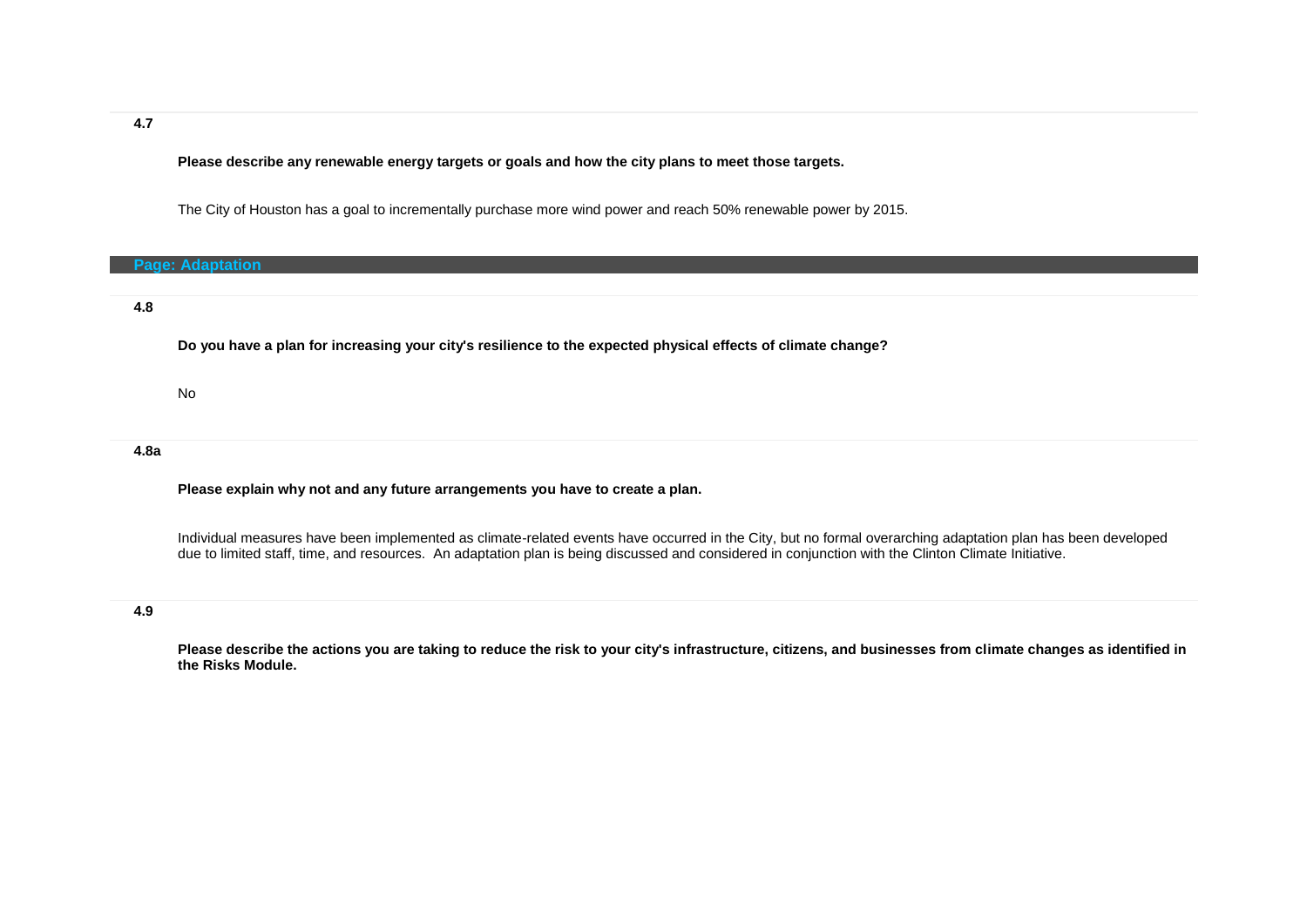| <b>Effects of</b><br>climate<br>change   | <b>Actions to reduce</b><br>vulnerability                    | What is the<br>current status of<br>this initiative as it<br>relates to your<br>city? | Which<br>statement best<br>characterizes<br>the type of<br>initiative? | Which<br>statement<br>best<br>describes<br>how this<br>initiative is<br>funded or<br>financed? | <b>Comment</b>                                                                                                                                                                                                                                                                                                                                                                                                                                                                    |
|------------------------------------------|--------------------------------------------------------------|---------------------------------------------------------------------------------------|------------------------------------------------------------------------|------------------------------------------------------------------------------------------------|-----------------------------------------------------------------------------------------------------------------------------------------------------------------------------------------------------------------------------------------------------------------------------------------------------------------------------------------------------------------------------------------------------------------------------------------------------------------------------------|
| Hotter<br>summers                        | Projects or policies<br>targeted at those most<br>vulnerable | Currently in-effect<br>at a significant<br>scale across most<br>of the city           | Mostly project or<br>program based                                     | Not Applicable                                                                                 | The City of Houston activates Heat Emergency Plan and<br>opens cooling centers (e.g. city libraries, multi-service<br>centers, and park and recreation centers) to citizens<br>without access to air conditioning during heat waves.                                                                                                                                                                                                                                              |
| More<br>frequent<br>heatwaves            | Projects or policies<br>targeted at those most<br>vulnerable | Currently in-effect<br>at a significant<br>scale across most<br>of the city           | Mostly project or<br>program based                                     | Not Applicable                                                                                 | The City of Houston activates Heat Emergency Plan and<br>opens cooling centers (e.g. city libraries, multi-service<br>centers, and park and recreation centers) to citizens<br>without access to air conditioning during heat waves.                                                                                                                                                                                                                                              |
| Increased<br>urban heat<br>island effect | White roofs                                                  | Currently in-effect<br>at a transformative<br>scale across the<br>entire city         | Mostly mandate,<br>regulatory, or<br>policy-driven                     | Not Applicable                                                                                 | Part of Houston's Commercial Energy Conservation Code<br>is a mandate for cool roofs. Low slope roofs up to 2:12<br>shall be provided with a roof covering where the exterior<br>surface has: (a) a minimum total solar reflectance of 0.70<br>when tested in accordance with one of the solar<br>reflectance test methods listed below, and (b) a minimum<br>thermal emittance of 0.75 when tested in accordance with<br>one of the thermal emittance test methods listed below. |
| More<br>frequent<br>droughts             | Awareness<br>campaign/education to<br>reduce water use       | Once considered by<br>your city and is now<br>discontinued                            | Mostly mandate,<br>regulatory, or<br>policy-driven                     | Not Applicable                                                                                 | Mandatory water conservation measures were<br>implemented to stabilize water levels in Lake Houston in<br>the summer of 2011. While restrictions were mandatory,<br>the measures started with warnings and an informational<br>campaign to citizens. Those who did not comply after a<br>warning were issued fines.                                                                                                                                                               |
| Increased<br>risk of storm<br>surges     | Crisis planning and<br>practice exercises                    | Currently in-effect<br>and being piloted                                              | Mostly project or<br>program based                                     | A grant or<br>subsidy was<br>received for<br>this initiative                                   | The City of Houston acquired 17 SPACE units, which are<br>mobile solar generators made with shipping containers.<br>The generators are designed for emergency relief efforts<br>and were purchased to serve in the recovery efforts from<br>future hurricanes. The units contain refrigerators and air<br>conditioning to provide relief and also to allow emergency<br>equipment to be hooked up when needed.                                                                    |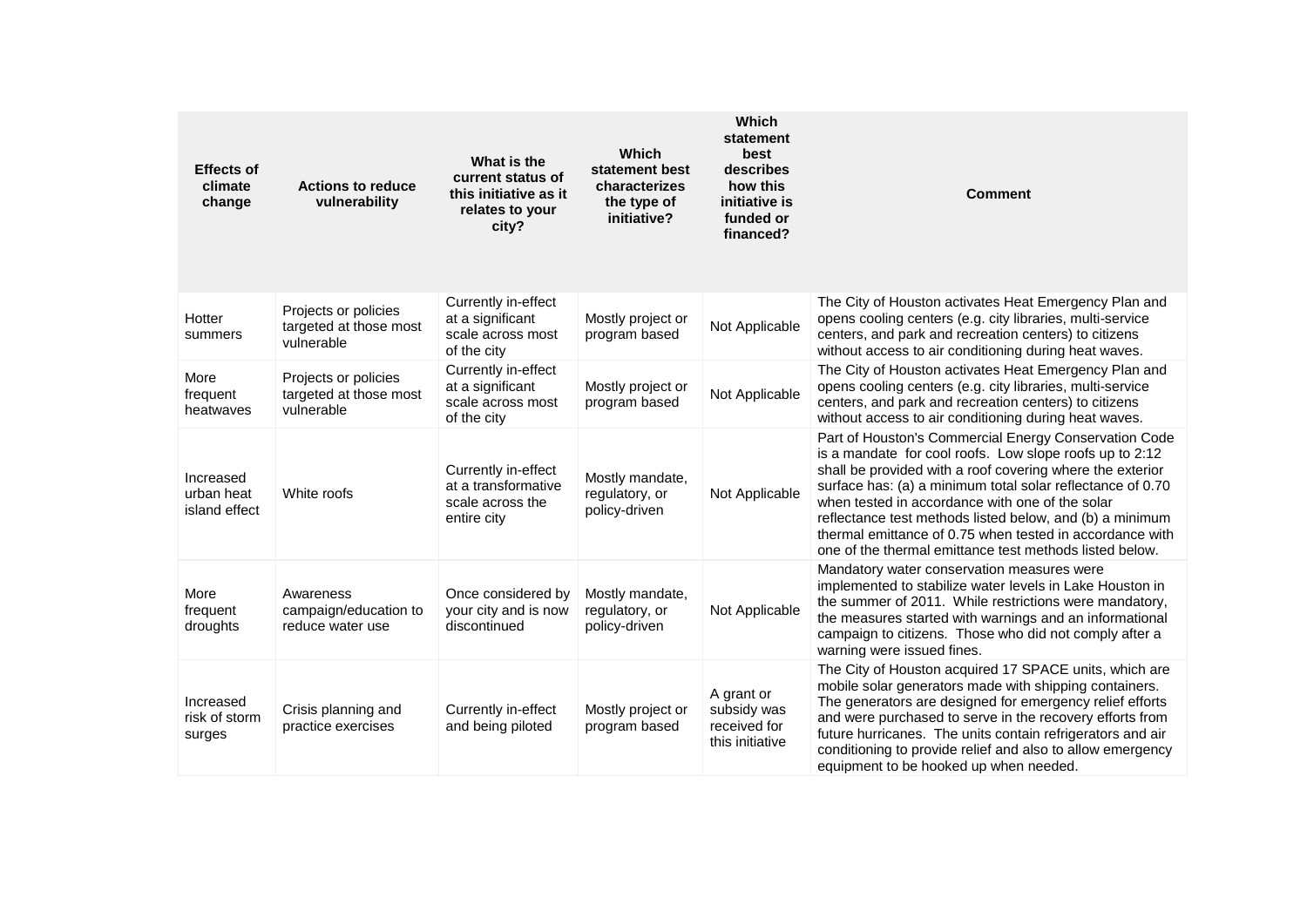#### **4.11**

**Please describe any other efforts you have undertaken or will undertake to ensure business and operational continuity - for both the city government and the businesses located in your city - in the event of a significant weather-related event.**

The City of Houston Mayor's Office of Emergency Management (OEM) provides programs and activities to City residents and departments to help them prepare for, cope with and recover from the effects of natural and manmade disasters. The Emergency Operations Center (EOC) is a centralized facility responsible for coordinating emergency management and response functions citywide. The EOC, when activated, is staffed by representatives from various City, Regional and Federal agencies as well as not-for-profit and private-sector partners. It can be modified to meet the specific needs of the given emergency. The EOC serves primarily as a base of operations for City elected and appointed officials to coordinate activities which save lives and property, while leaving the direct command of resources to emergency services personnel on the scene of the incident.

#### **Page: Water**

### **4.12**

**Do you foresee substantive risks to your city's water supply in the short or long term?**

Yes

### **4.12a**

**Please identify the risks to your city's water supply as well as the timescale.** 

| <b>Risks</b>                                                                                      | Timescale  | <b>Comment</b>                                                                                                                                                                                                                                                                                                                                                                                                                                                                                                                                                                     |
|---------------------------------------------------------------------------------------------------|------------|------------------------------------------------------------------------------------------------------------------------------------------------------------------------------------------------------------------------------------------------------------------------------------------------------------------------------------------------------------------------------------------------------------------------------------------------------------------------------------------------------------------------------------------------------------------------------------|
| Predictions for drought<br>continue into 2012, and<br>water levels in Lake<br>Houston may recede. | Short-term | Due to subsidence issues that resulted in major elevation losses in the early 1970s, Houston's water supply gradually<br>moved from groundwater to surface water. Diminishing water levels primarily in Lake Houston, source of the City's<br>water supply, prompted the mandatory water conservation ordinance in summer of 2011. As a result, the City started<br>tapping into Lake Conroe for water. A more thorough explanation of Houston's water supply can be found at the City's<br>Public Works website. http://www.publicworks.houstontx.gov/utilities/drinkingwater.htm |